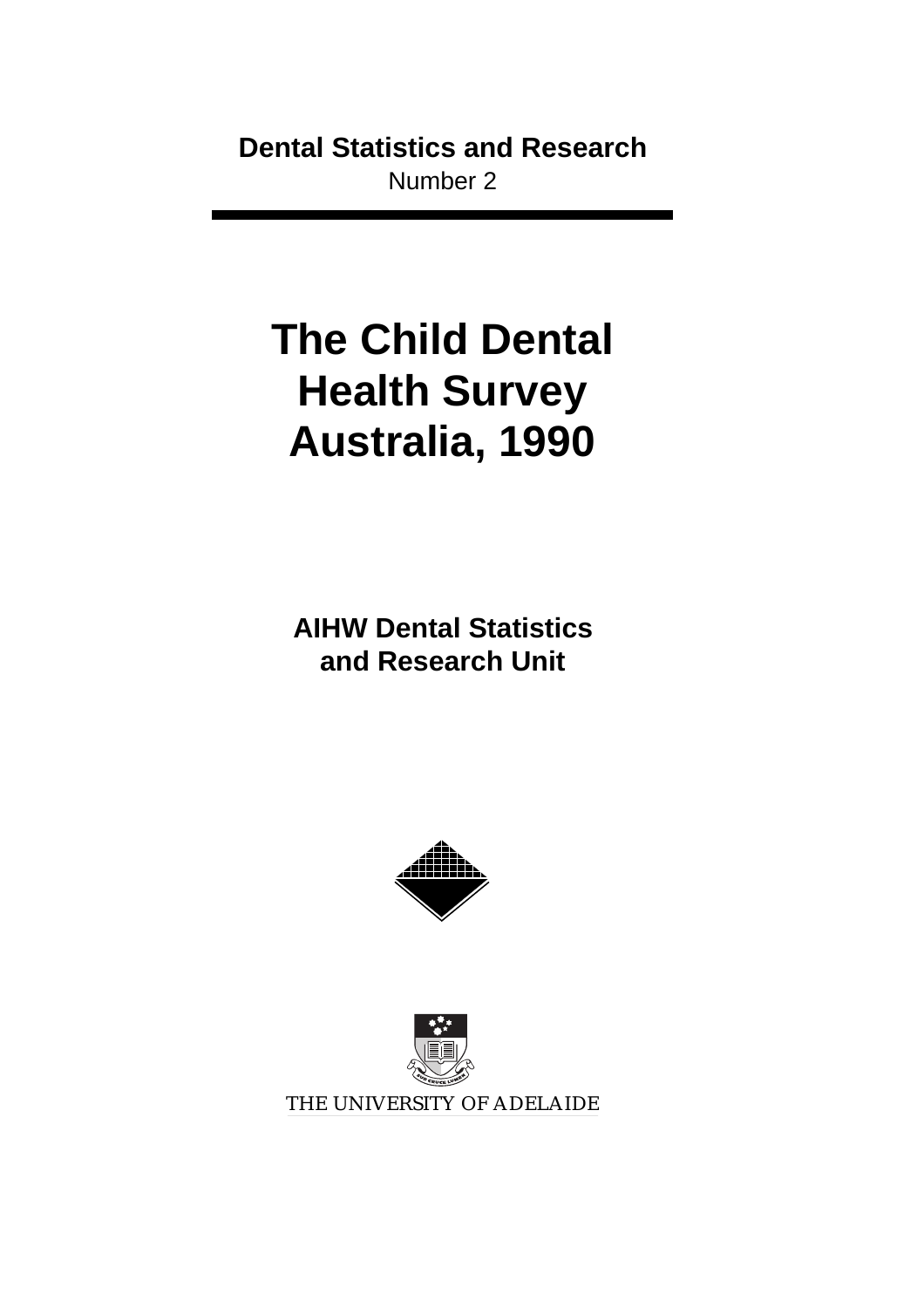#### **Australian Institute of Health and Welfare**

The Australian Institute of Health and Welfare is an independent federal statistics and research agency, responsible for developing information on Australia's health, and its health and welfare services. It comprises four major research divisions, four external units, and a supporting corporate services division.

*Welfare Division Health Services Division Health Technology Division Health Monitoring Division National Perinatal Statistics Unit National Injury Surveillance Unit Dental Statistics and Research Unit National Reference Centre for Classification in Health Corporate Services Division*

The AIHW Dental Statistics and Research Unit (DSRU) is an external unit of the Australian Institute of Health and Welfare, and was established in 1988 at The University of Adelaide. The DSRU was funded to improve the range and quality of dental statistics and research on the dental workforce, dental health status, dental practices and use of dental services. The Child Dental Health Survey is conducted in collaboration with dental authorities in each State and Territory of Australia.

#### **DSRU Staff:**

Consultant Oral Epidemiologist: Dr Gary Slade Technical Assistant:

Head: Professor John Spencer Mr Fearnley Szuster Mr Michael Davies Mr David Brennan<br>Dr Gary Slade

**Board Chairperson** Professor Fiona J Stanley

**Acting Director** Dr David Hailey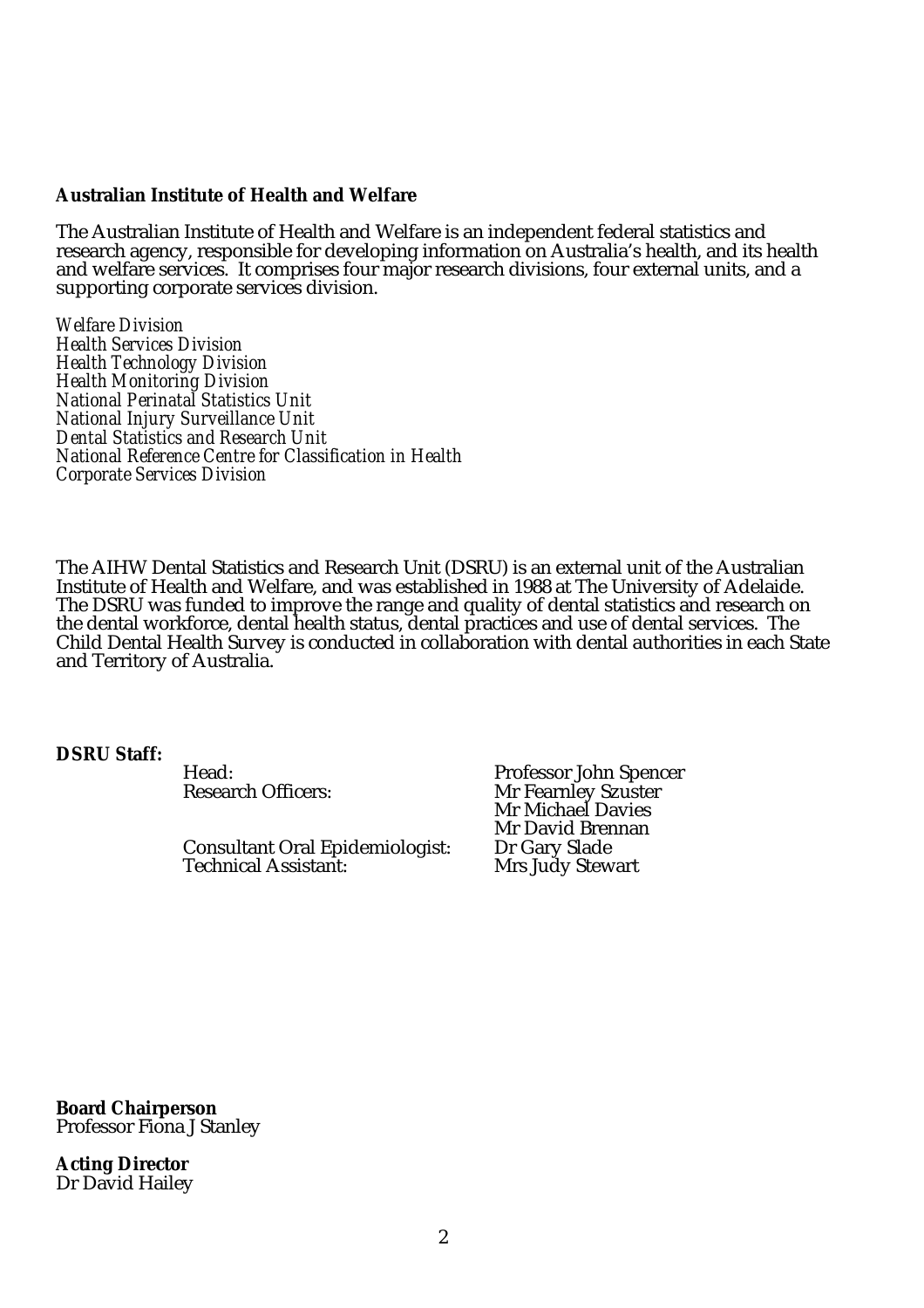#### Commonwealth of Australia 1993

This work is copyright. Apart from any use as permitted under the *Copyright Act 1968*, no part may be reproduced by any process without written permission from the Australian Government Publishing Service. Requests and inquiries concerning reproduction and rights should be directed to the Manager, Commonwealth Information Services, Australian Government Publishing Service, GPO Box 84, Canberra ACT 2601.

This is the second national publication in the Australian Institute of Health and Welfare's Dental Statistics and Research Unit Series. A complete list of the Institute's publications is available from the Publications Unit, Australian Institute of Health and Welfare, GPO Box 570, Canberra ACT 2601.

#### **National Library of Australia Cataloguing-in-Publication data**

Dental Statistics and Research Unit. The Child Dental Health Survey for Australia, 1990.

#### **Bibliography**

ISSN 1321-0254

#### **Suggested citation**

AIHW Dental Statistics and Research Unit (1993). *The Child Dental Health Survey, Australia 1990*. AIHW Dental Statistics and Research Unit Series No. 2, The University of Adelaide, Adelaide.

Any comments or information relevant to the subject matter of this report would be welcome. Correspondence should be directed to:

The Head Australian Institute of Health and Welfare Dental Statistics and Research Unit The University of Adelaide SOUTH AUSTRALIA 5005

Printed in Australia by The University of Adelaide, Adelaide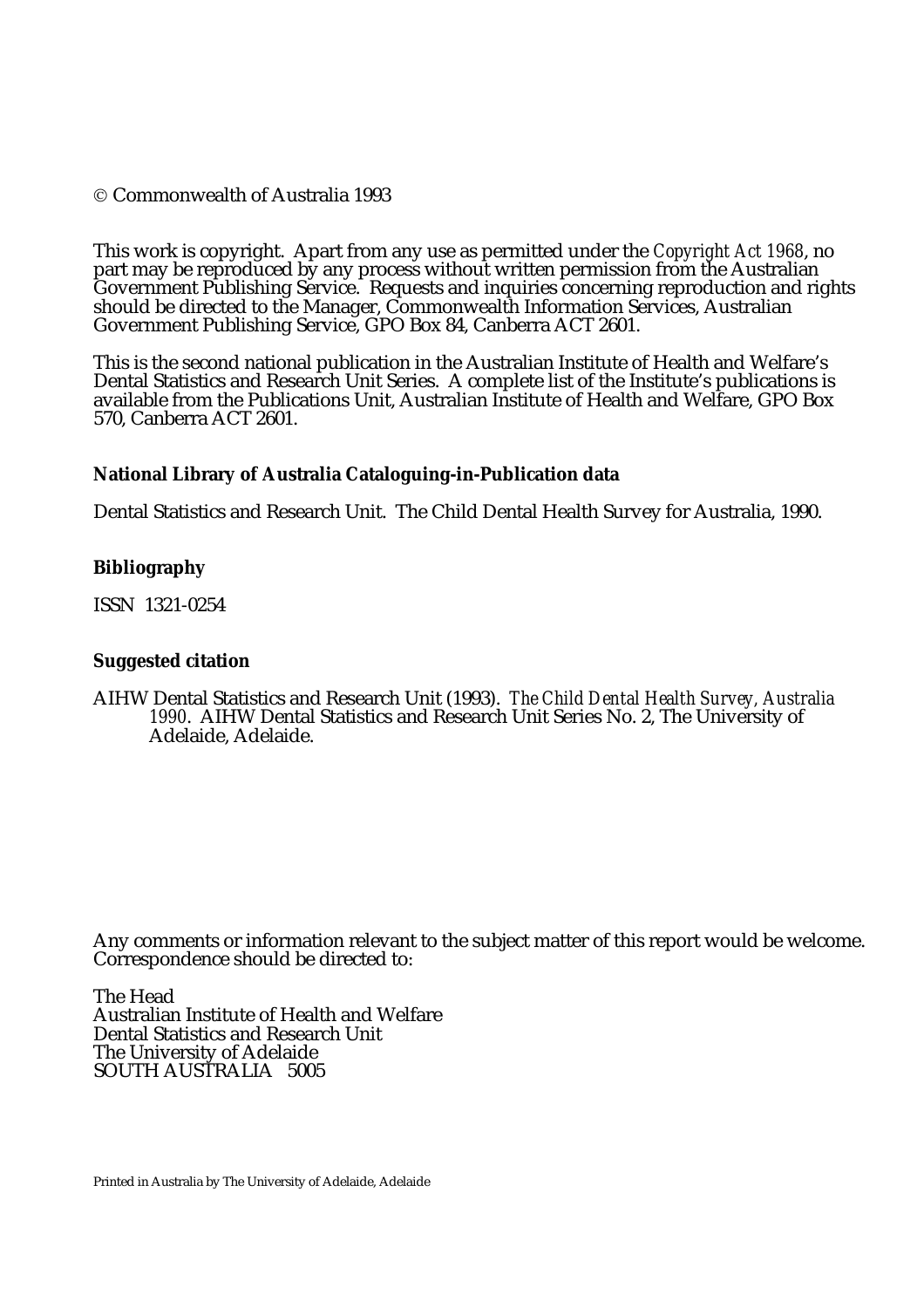## **CONTENTS**

# **List of tables**

# **Figures**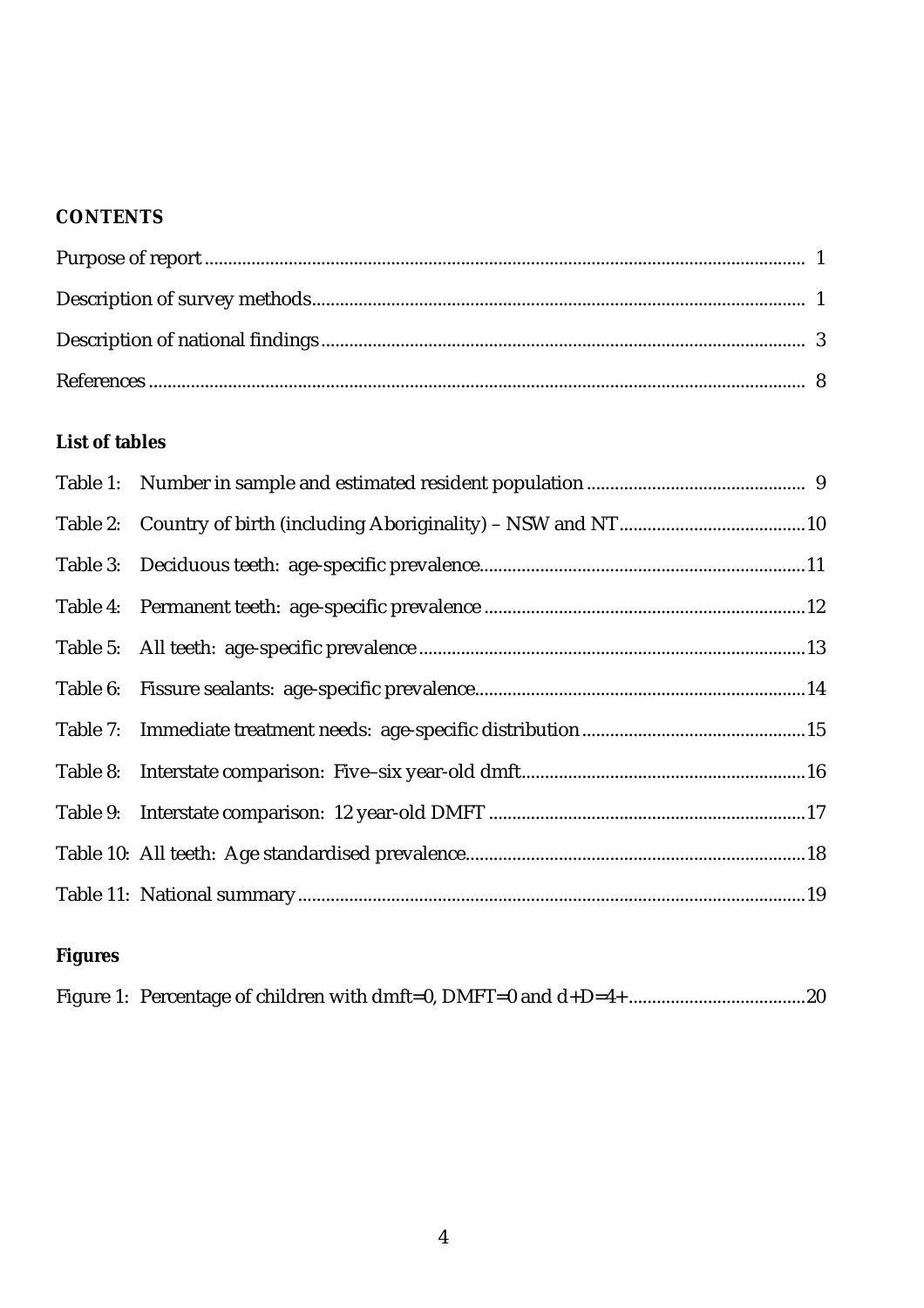#### **THE CHILD DENTAL HEALTH SURVEY – AUSTRALIA 1990**

#### **Purpose of this report**

This report provides descriptive epidemiological and service provision data concerning children's dental health in Australia. Data for the report have been derived from the Child Dental Health Survey, which monitors dental health of children enrolled in School Dental Services. The tables and figure contained in this report describe the demographic composition of the sample, deciduous and permanent caries experience, extent of immediate treatment needs, and prevalence of fissure sealants. State/Territory comparisons follow the national tables. The remainder of this introduction present a description of the Survey methods and discussion of the findings for the national tables.

#### **Description of Survey methods**

#### *Source and sampling of subjects for the Child Dental Health Survey*

Data for the report have been derived from the Child Dental Health Survey, which monitors dental health of children enrolled in School Dental Services operated by the health departments or authorities of the six State and two Territory governments. The School Dental Services provide dental care principally to primary school aged children. The care typically provided includes dental examinations, preventive services and restorative treatment as required. However, there are some variations among State and Territory programs with respect to priority age groups and the nature of services. As a consequence, there are variations in the extent of enrollment in School Dental Services, with some jurisdictions serving more than 80 per cent of primary school children, and others serving smaller percentages. (For this reason the tables exclude data from Victorian children aged 10 years and above, due to small and selective sampling. Consequently, the numbers of children involved reduce across age groups.)

#### *Sampling*

The data for the Child Dental Health Survey derive from the routine examinations of children enrolled in School Dental Services. At the time of examination, children are sampled at random by selecting those born on specific days of the month. Some States adopt another systematic sample based, for example, on selecting every eighth case. Different sampling ratios, and consequently different days of birth, are used among the States and Territories according to the following scheme:

| <b>State</b> | Days of birth<br>Ratio        |                  | <b>Comments for 1990 collection</b> |  |  |
|--------------|-------------------------------|------------------|-------------------------------------|--|--|
| <b>NSW</b>   | 1:16                          | 3rd or 30th      | January-December                    |  |  |
| Vic          | 1:8                           | Systematic       | No data for children aged 10+ years |  |  |
| Qld          | 1:5                           | 1st to 6th       | January-December                    |  |  |
| <b>SA</b>    | 1:16                          | 13th, 30th, 31st | January-December                    |  |  |
| <b>WA</b>    | 1:12.5                        | 29th, 30th, 31st | January-December                    |  |  |
| <b>Tas</b>   | 1:2.5                         | Systematic       | January-December                    |  |  |
| NT           | 1:1.9 Darwin<br>1:1 elsewhere | 1st to 16th      | January-December                    |  |  |
| <b>ACT</b>   | 1:1.9                         | 1st to 16th      | January-December                    |  |  |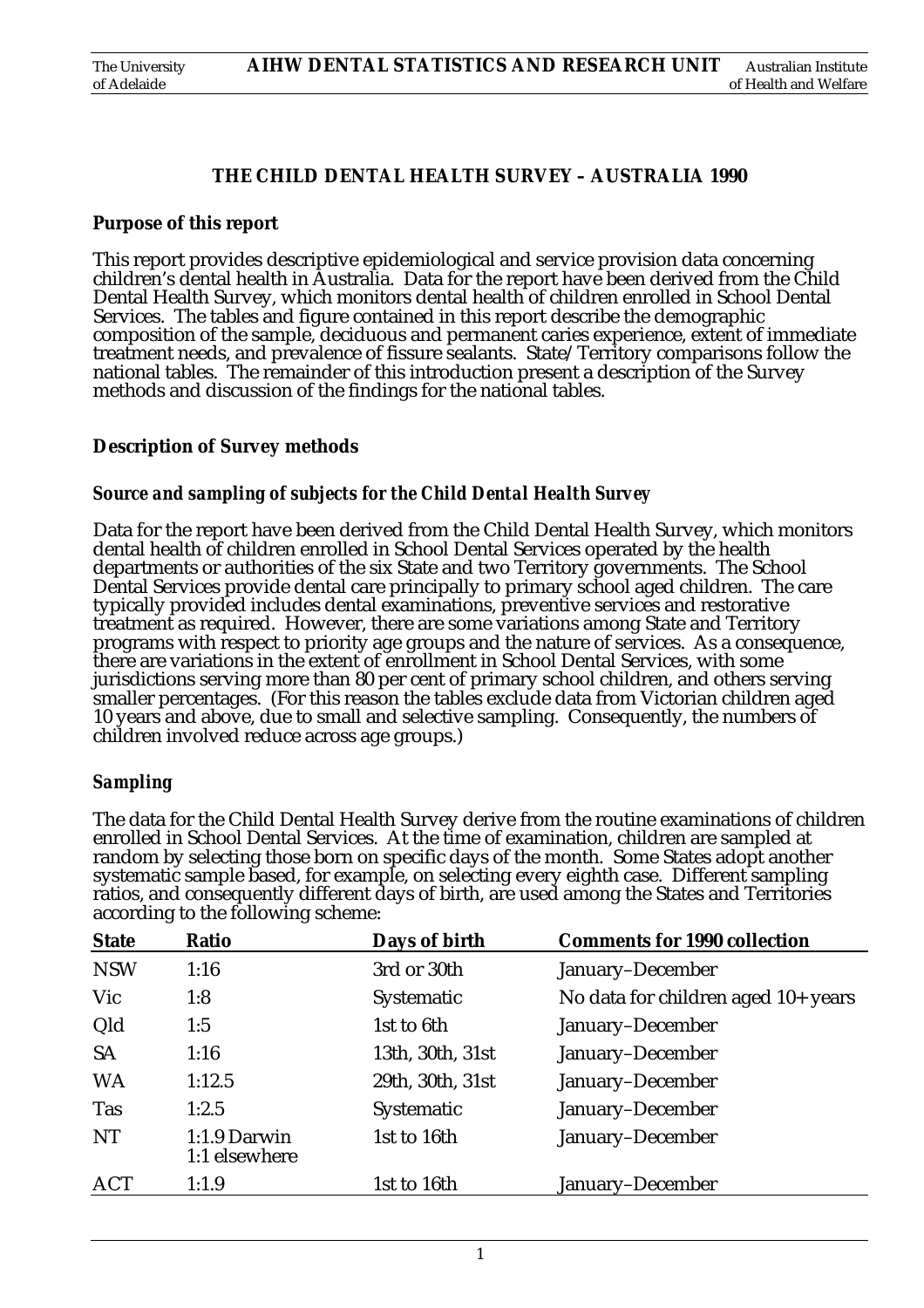National data for the Child Dental Health survey therefore constitute a stratified random sample of children from the School Dental Services. Children not enrolled with School Dental Services are not represented in the sample. The intention of stratification is to provide approximately equivalent numbers of children from each State or Territory, although variations in administration and local data requirements of the Services creates some variation. This was a particularly apparent for Victoria for 1990, where due to sampling difficulties, the number of children aged 10 years and above included in the survey were very small, resulting in high standard errors for prevalence estimates. The Victorian children sampled were not necessarily representative of all primary school children, with all 12 year-old childen selected being recipients of Commonwealth Government health concession cards. As a consequence, any tables following that include reference to ages 10 and above do not include data from Victoria.

#### *Data items*

Data items in the Child Dental Health Survey are collected at the time of routine clinical examinations conducted by dental therapists and dentists. The recorded characteristics of sampled children consists of demographic information, including the child's age, sex and country of birth (both of child and mother). The country of birth, and the Aboriginality of both patient and mother, are considered to be two items essential to a health monitoring survey (*Health Targets and Implementation Committee*, 1988). Country of birth categories have been derived from those employed by the Australian Bureau of Statistics, in order to ensure the comparability of data obtained from this Survey to other sources, such as the Census. Maternal status was chosen as the preferred parental data item. Country of birth data items are not yet, however, recorded universally by each State or Territory. The data reported here have been obtained from Northern Territory, New South Wales, South Australia and Victoria. The analysis of variations in health status, with particular regard to variations by Aboriginality, have been pursued in other analyses and are not reported here. (See *Australia's Health*, 1992.) Service provision information includes the date of current and previous examination (if the child previously had been examined within the School Dental Service) and is dealt with in detail within state and territory specific reports.

The dental health status of sampled children covers four areas listed below:

- 1) Deciduous caries experience is recorded as the number of deciduous teeth which are decayed, missing because of dental caries, or filled because of dental caries, and is based on the coding scheme of Palmer *et al* (1984).
- 2) Permanent caries experience is recorded as the number of permanent teeth which are decayed, missing because of dental caries, or filled because of dental caries, and is based on the WHO protocol (WHO, 1987).
- 3) Immediate treatment needs are designated if, in the opinion of the examiner, the child has, or is likely to develop within four weeks, pain, infection or a life-threatening condition (WHO, 1987). This data item was introduced in most States and Territories in 1989.
- 4) Fissure sealants are recorded as the number of teeth, otherwise sound and not restored, which have a fissure sealant. This data item was introduced in most States and Territories in 1989.

Some data items are not collected uniformly among States and Territories. Consequently, some of the tables in this report refer only to some States and Territories, where indicated.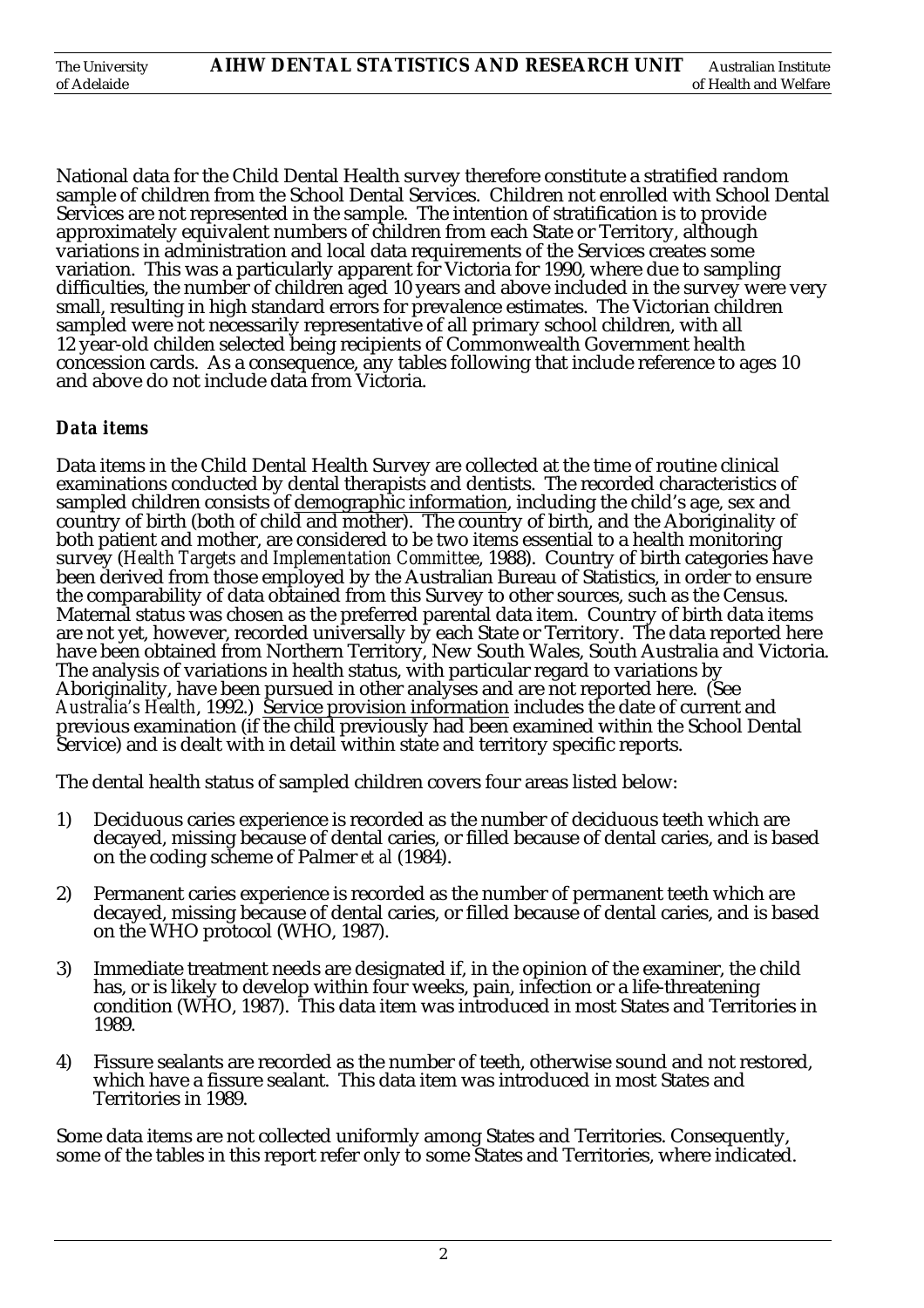| The University | AIHW DENTAL STATISTICS AND RESEARCH UNIT | Australian Institute  |
|----------------|------------------------------------------|-----------------------|
| of Adelaide    |                                          | of Health and Welfare |

The diagnostic criteria employed are based on the clinical judgement of the examining dental therapist or dentist. They follow written criteria for the data items described above; however, there are no formal sessions of calibration or instruction in diagnosis undertaken for the purpose of the Survey, and there are no repeat examinations for the purpose of assessing inter- or intra-examiner reliability.

#### *Data analysis*

National data contained in this report consist of counts, means and percentages which have been weighted to represent the relevant State/Territory specific population of children aged<br>5-15 years. The weighting procedure is necessary, since the National sample is stratified by State/Territory to provide (generally) equivalent numbers of cases in each jurisdiction. Unweighted estimates would be over-represented by children from less populous States/Territories and under-represented by those from more populous jurisdictions.

The method follows standard procedures for weighting stratified samples using external data sources (Foreman, 1991). State/Territory estimates (ABS, 1989) of the 1990 child population within individual ages are used to provide numerators for weights which are divided by the age specific number of cases in the sample from respective states. Hence, observations from more populous states achieve relatively greater weight. However, the stratum specific weights are further divided by the national estimated population and total sample size to achieve numerical equivalence between the weighted sample and the original number of processed records.

Indices are calculated from data collected over a 12 month period. Where children received more than one examination during this period, the information derived from examinations other than the first is excluded.

#### *Administration of the Survey*

The Child Dental Health Survey has been conducted since 1977. Between 1977 and 1988 it was managed centrally by the Commonwealth Department of Health. In 1989 responsibility for the national data collection was transferred to the Australian Institute of Health's Dental Statistics and Research Unit at The University of Adelaide.

#### **Description of national findings**

#### *Table 1: Number in sample and estimated resident population*

There was a total of 99,157 children aged between five and 15 years inclusive reported for the 1990 calendar year. Children aged four years or less and those aged 16 years or more were excluded from this sample, as the small numbers of children receiving care in these age groups across Australia results in less reliability of computed statistics for those ages. Furthermore, children in those ages are outside the main target group of many of the School Dental Services, and it is likely that they have some special characteristics which make them less representative of their respective age groups within the Australian population.

The effects of the statistical weighting procedure can be appreciated from examining this table. The relatively large numbers of reported cases from Queensland, Tasmania and the Northern Territory receive relatively lower weights compared with other States and Territories. The weighted cases, which are used for estimates listed in subsequent tables, therefore represent smaller numbers of children from those three States. The national sample,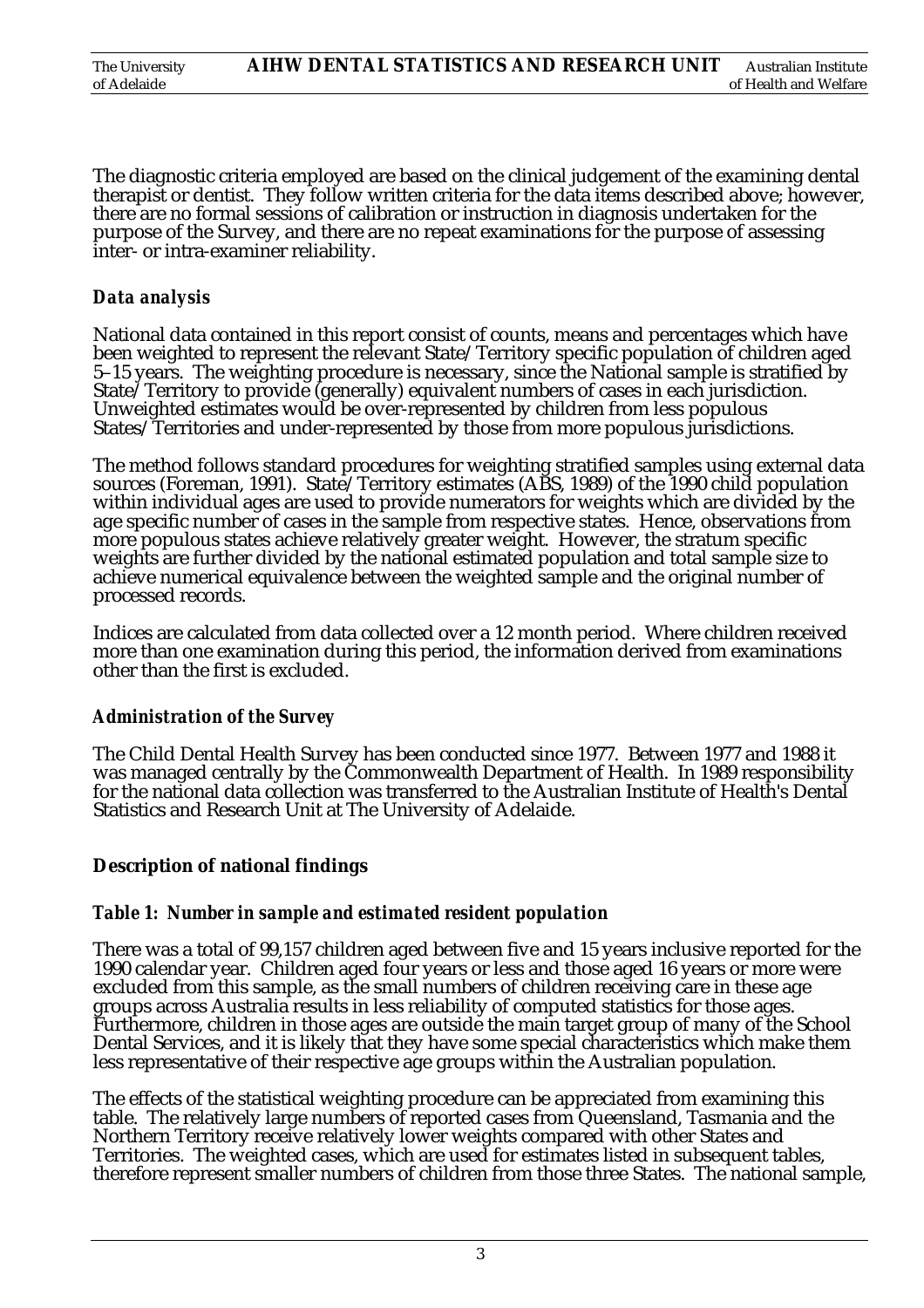consequently, is representative of the populations of all States and Territories, rather than the number of reported cases.

### *Table 2: Country of birth (including Aboriginality) – SA, NSW and NT*

Information about country of birth and Aboriginality was available from South Australia, New South Wales and the Northern Territory where 94.6 per cent of children were Australian born (including Aboriginal, Torres Strait Islander and non-Aboriginal children). This compares with 81.7 per cent of Australian born mothers. Southern Europe, the Middle East, United Kingdom and Ireland were the other main countries of birth among mothers, although none of them exceeded five per cent. The distribution of children is similar to the figure of 91.2 per cent Australian born reported for the Australian population aged 5–14 years (ABS, 1989). The sample has a slightly larger percentage of Aboriginal/Torres Strait Islander children compared with the 1986 Census estimate of 1.8 per cent (ABS, 1986). However it should be noted that the survey data were recorded in NSW, NT and South Australia which have substantial Aboriginal populations. Furthermore, the 1986 census may have underenumerated Aboriginal and Torres Strait Islander people.

#### *Table 3: Deciduous teeth: age-specific prevalence*

Total caries experience in the deciduous dentition is expressed as the mean dmft prevalence and varied from 1.85 to 2.31 among five to nine year-olds. The noticeable decline among older children is a natural consequence of exfoliation of deciduous teeth. There was a greater amount of variation in the mean number of decayed deciduous teeth decreasing from 1.30 among five year-olds to 0.64 among nine year-olds. As a consequence of both trends, the d/dmft ratio was highest among younger children, and declined to approximately 29 per cent by the age of 10. The percentage of children with no deciduous caries mirrored the age variations in mean dmft by reducing across the age range five to nine years.

The patterns suggest that children enter their school years with moderate caries experience in the deciduous dentition – a large proportion of it manifested as untreated decay. The  $d/dmft$ ratio decreased up to the age of 10, undoubtedly reflecting the effectiveness of the School Dental Services in restoring decayed teeth. It is noteworthy that the mean number of decayed teeth exceeded 0.60 through to nine years, despite the relative constancy of mean dmft. This may suggest that much of the untreated decay occurred in previously filled teeth. However there could be more complex interactions with tooth exfoliation and rates of caries progression which influence the pattern of deciduous caries.

#### *Table 4: Permanent teeth: age-specific prevalence*

The mean numbers of decayed permanent teeth and DMFT were smaller than the corresponding means for deciduous teeth across the range of five to 10 years. In addition, the means for permanent teeth continued to increase among older ages. Despite the relatively high mean number of permanent teeth with untreated decay among those aged over 12 years, the D/DMFT ratio did not change considerably, due to the substantial increases in mean DMFT. It is noteworthy that over 64 per cent of children aged 10 years or less had no caries experience (DMFT=0), and even by the end of their primary school years, 48 per cent of 12 year-olds had no permanent caries experience.

It is necessary to be cautious in drawing inferences from age related trends – particularly among those aged over 12 years. In most States and Territories, access to School Dental Services for those older children tends to be restricted in comparison with access for younger children. Often the older children have special eligibility criteria, with the consequence that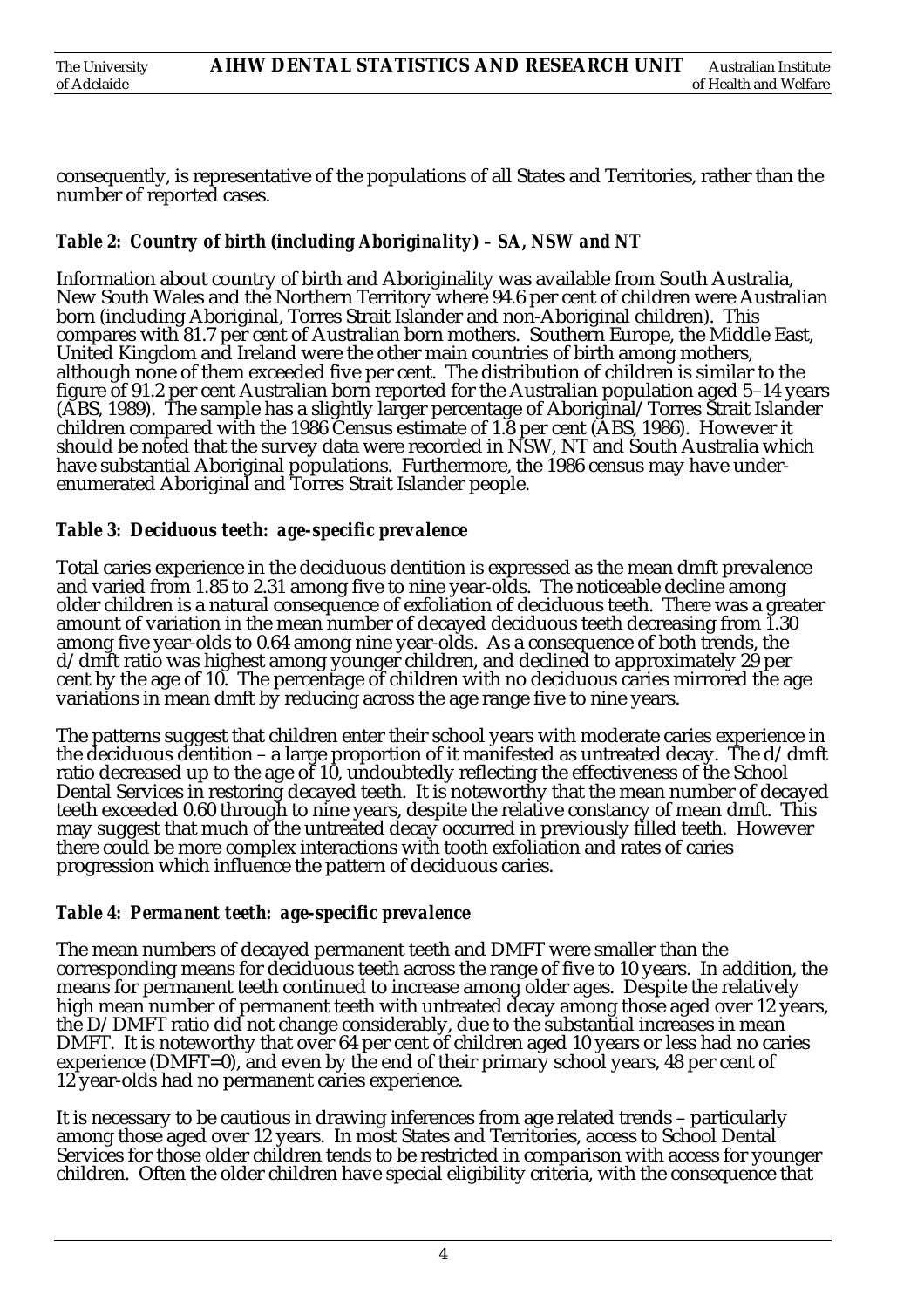| The University | AIHW DENTAL STATISTICS AND RESEARCH UNIT | Australian Institute  |
|----------------|------------------------------------------|-----------------------|
| of Adelaide    |                                          | of Health and Welfare |

they may be less representative of the respective age groups within the Australian population than is the case for younger children reported in Table 4.

#### *Table 5: All teeth: age-specific prevalence*

This table combines components of caries experience from the deciduous and permanent dentitions to provide an indicator of the total burden of disease among children receiving care within School Dental Services.

Untreated decay in the combined deciduous and permanent dentitions existed for between 28 and 41 per cent of children in the age range five to 12 years. The greatest likelihood of untreated decay was observed among eight year-olds (where only 59.2 per cent had d+D=0), although the greatest intensity of decay occurred in the youngest ages. For example, 13.7 per cent of five year-olds had four or more teeth with untreated decay. Based on observations from previous tables, the greatest contribution among younger children came from deciduous teeth. However, the oldest group also featured with high frequency and intensity of decay.

Missing teeth were relatively uncommon among children aged five to 14 years, although 10 per cent of those aged 15 years had at least one missing tooth (and undoubtedly that would be dominated by missing permanent teeth). Again, it is important to recognize that the oldest ages may be less representative of the Australian population. Both the percentage of children with no fillings  $(f+\bar{F}=0)$  or caries experience (dmft+DMFT=0) declined quite consistently across the age range contained in Table 5. The latter figure demonstrates among the key age range of five to 12 year-olds that one third or more of children have no caries experience in either dentition.

#### *Table 6: Fissure sealants: age-specific prevalence*

The mean number of fissure sealants was substantial among those aged seven years or more, and through to 12 year-olds it exceeded the mean number of decayed permanent teeth (Table 4). Children with permanent caries experience (DMFT=1+) had a greater likelihood of sealants than children with no permanent caries experience (DMFT=0). For example, 20.4 per cent of 12 year-old children with DMFT=1+ had fissure sealants compared with 17.6 among those with DMFT=0. This should be interpreted as a slight tendency towards preferential utilization of fissure sealants among children deemed to have a greater likelihood of dental caries.

#### *Table 7: Immediate treatment needs: age-specific distribution*

Immediate treatment (within a period of four weeks) was not recorded in Victoria or Western Australia in 1990. Consequently, the estimates may not be representative of all children. The percentage was greatest at both ends of the age spectrum, and smallest (6.1 per cent) for 13 year-olds. However, the high percentage among 15 year-olds is likely to be unrepresentative of the school population. There were correspondingly high levels of caries experience among children with immediate treatment needs. Indeed for age specific means for dmft and DMFT tended to be at least twice the national averages listed in previous tables. For example, five year-olds with immediate treatment needs had a mean dmft of 5.76 (compared with 1.85 in Table 3) and 52.8 per cent had  $d+D=4+$  (compared with 13.7 per cent in Table 5).

It should be emphasized that the frequency of immediate treatment reflects both the accumulated amount of dental disease and the methods of targetting and delivering School Dental Services. For example, clinics which provide care for a relatively small proportion of a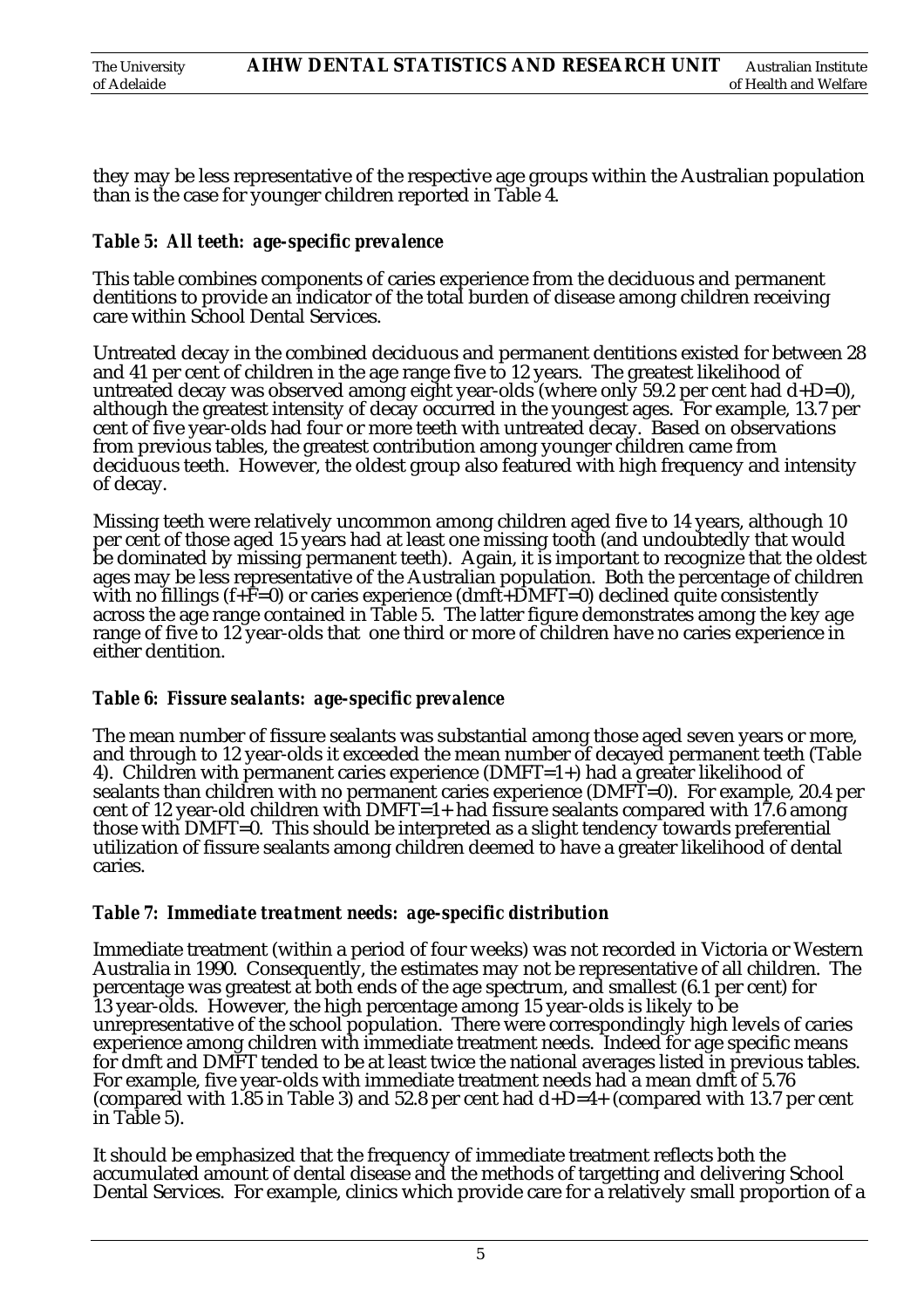population, and which assign priority to treating those with symptoms, will almost certainly record higher percentages of immediate treatment needs than other clinics which have universal coverage of all children on a constant recall basis.

Perhaps the most important interpretation from Table 7 is that a sub-group of children with a substantial burden of dental caries can be identified within School Dental Services. Their state of poor dental health constitutes a useful contrast with the previous observation that approximately one third of five to 12 year-olds have no caries experience at all.

#### *Table 8: Interstate comparison: Five–six year-old dmft*

This represents a standard age group (cited, for example, within World Health Organization publications) and is useful for School Dental Services since it represents, predominantly, the dental health status of children new to School Dental Services. There exists a two fold difference between the lowest dmft (Australian Capital Territory, mean=1.08) and highest dmft (Queensland, mean=2.32). There are historical differences in caries prevalence as well as marked variations in population density and demography between the two which are significant. As well, there are differences in organization and delivery of both School Dental Services between these two jurisdictions, and all of these influential factors affect other state/territory comparisons.

There are other notable characteristics of the statistics contained in Table 8. In general, the mean number of deciduous teeth with active decay is correlated with the mean dmft – a relationship which may not be surprising but which need not necessarily exist. In addition, the variation in percentage caries free (dmft=0), while representing the converse of mean dmft, shows less substantial variation (from 47.4 to 66.4 per cent) than the two fold difference in mean dmft. In other words, while approximately one half of five to six year-olds in all jurisdictions have caries experience, the amount of accumulated disease (mean dmft) is more variable across jurisdictions.

#### *Table 9: Interstate comparison: 12 year-old DMFT*

There was a 70 per cent variation in mean DMFT (from 1.03 in Australian Capital Territory to 1.75 in Western Australia). This was less than the amount of variation observed in deciduous teethm, albeit in different jurisdictions. In the case of permanent teeth there was again some correlation between mean DMFT and mean number of decayed teeth, although this was less consistent than the case for deciduous teeth. Consequently, there was quite large variation in the ratio of  $D/DMFT$  (16.4 per cent in South Australia to 32.8 per cent in New South Wales).

Again, it is necessary to consider the range of factors (historical, demographic, use of fluorides and service provision) influencing caries experience when examining variations among states and territories. The Australian Capital Territory stands out with the lowest mean dmft and lowest mean DMFT. In contrast, Queensland has the highest mean dmft and second highest mean DMFT.

#### *Table 10: All teeth: Age standardised prevalence*

Age standardized data are used for this table in order to bring together data from all ages in all jurisdictions. This is useful in the event that any age-specific statistics (for example, fivesix year-olds) provide a somewhat unrepresentative picture of conditions in a specific state or territory. The purpose of age-standardization is to adjust among states for possible differences in the proportion of specific age groups, which is important because of the age-relatedness of most dental caries measures.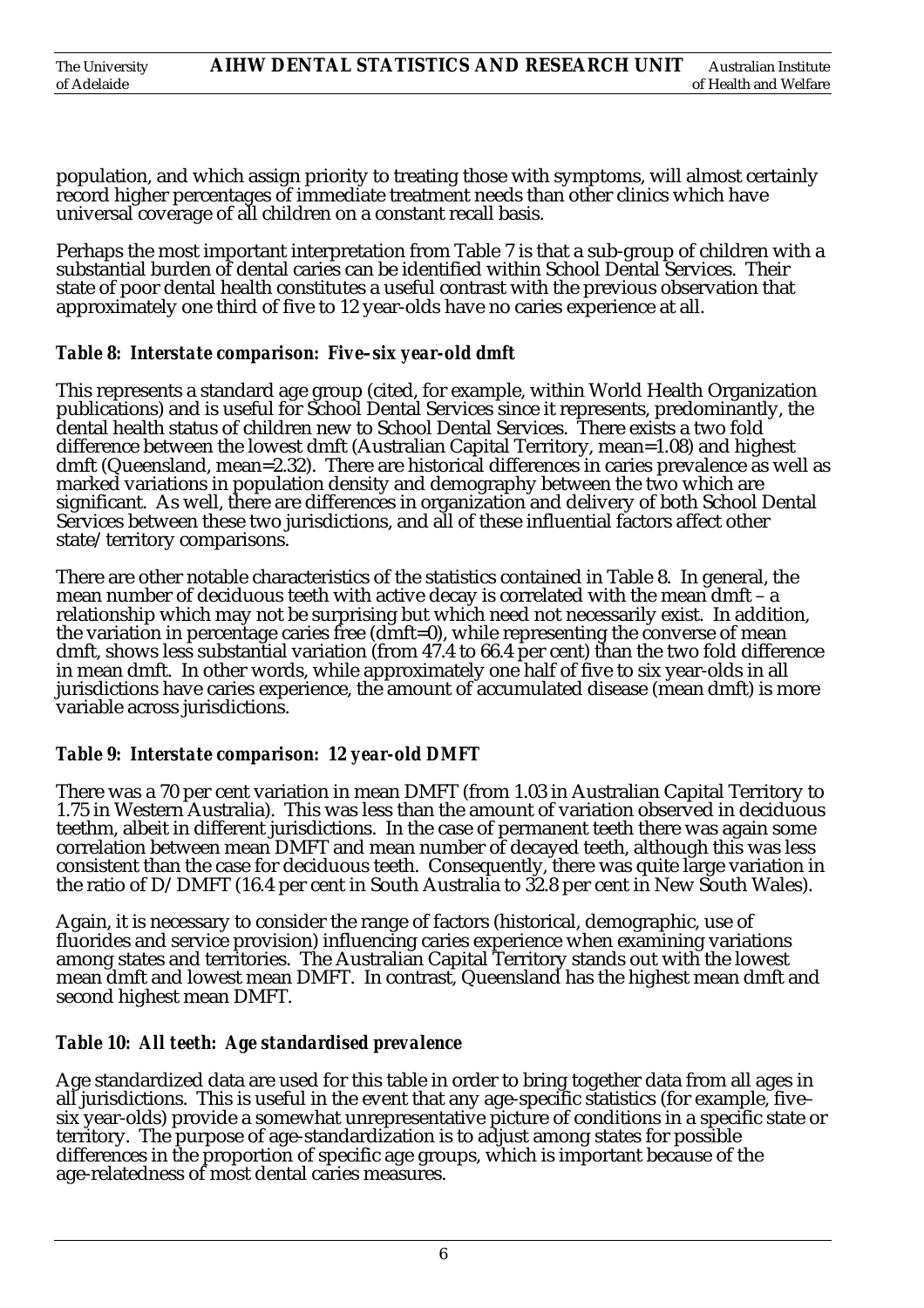| The University | AIHW DENTAL STATISTICS AND RESEARCH UNIT | Australian Institute  |
|----------------|------------------------------------------|-----------------------|
| of Adelaide    |                                          | of Health and Welfare |

This table adds further dimensions to the extent of inter-state variation in caries experience. For example, there are quite profound differences in percentage of children with four or more decayed teeth  $(d+D=4+)$  despite relative consistency in percentage of children with no caries experience (dmft+DMFT=0). The most populous states of New South Wales and Victoria have the largest levels of untreated decay (d+D). As noted from previous tables, that appears to arise from the relatively high levels of decayed teeth observable in deciduous teeth among children in their early school years.

#### *Table 11: National summary*

Age standardized data are used for this table in order to bring together data from all ages in all jurisdictions.

In comparison with previous tables, the data in Table 11 reveal different profiles of caries experience among the states and territories. Victoria and Queensland appear to have the highest levels of caries experience for deciduous caries. Western Australia and New South Wales have the highest estimates for permanent caries experience. This is reasonably consistent with Tables 8 and 9, where States with high standardised means had relatively high mean dmft and DMFT scores. It should be noted that the DMFT figure for Victoria is artificially low, due to the exclusion of children aged over 10 years.

#### *Figure 1: Percentage of children with dmft=0, DMFT=0 and d+D=4+*

This figure uses Australia-wide data to describe the combined dmft and DMFT indices and their components for individual (year of birth) ages. It should be noted that the rate of decline across ages in the percentage of children free of caries in deciduous dentition is attenuated by the pattern of exfoliation of deciduous teeth, which effectively reduces the number of teeth at risk of caries.

| For further information contact: | Mr Michael Davies or Dr Gary Slade<br><b>AIHW Dental Statistics and Research Unit</b><br>The University of Adelaide<br>SOUTH AUSTRALIA 5005 |
|----------------------------------|---------------------------------------------------------------------------------------------------------------------------------------------|
|                                  | Phone: (08) 303-5027<br>Fax: (08) 232-4062                                                                                                  |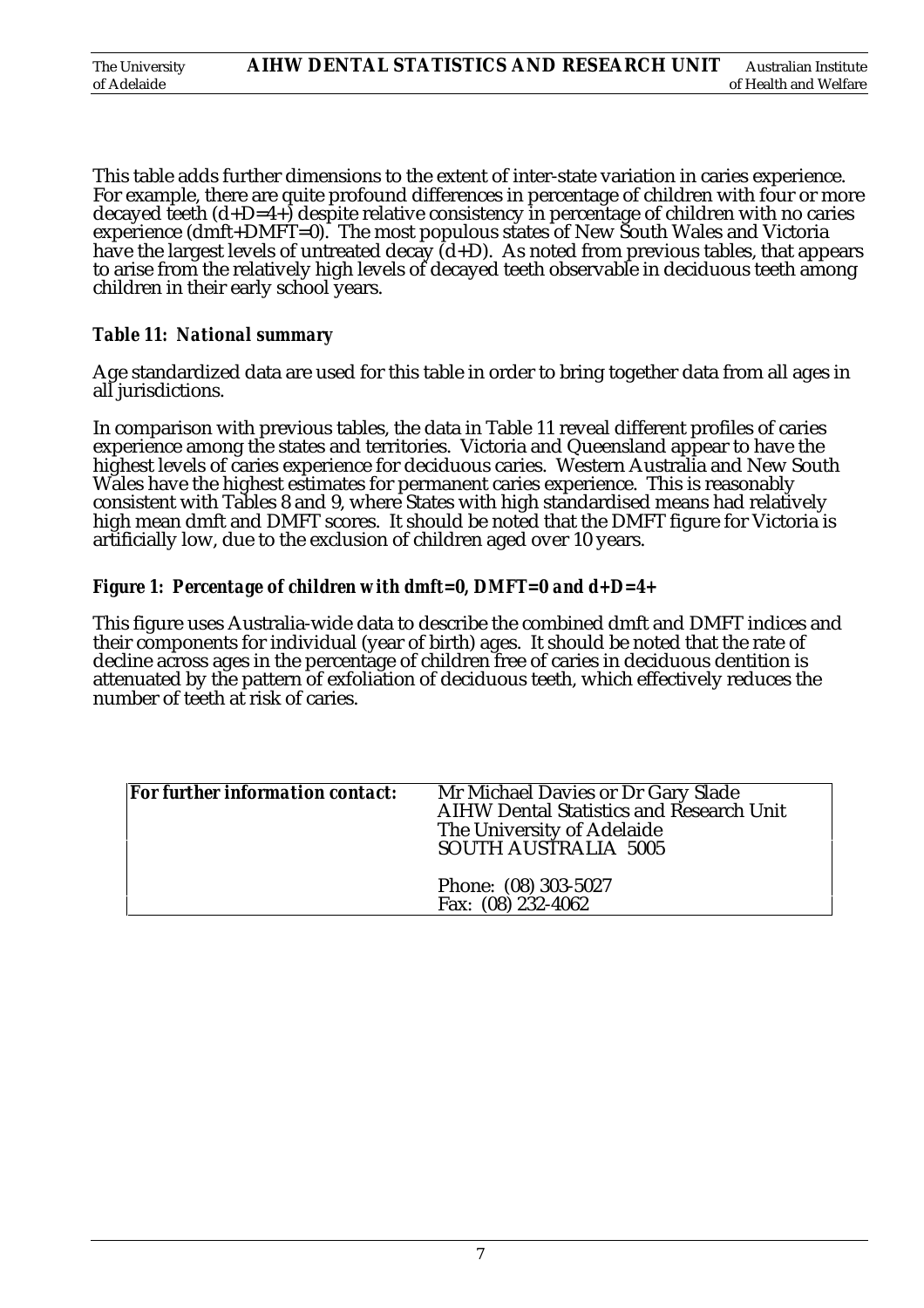#### **References:**

- Australian Bureau of Statistics (1986). Census Table CA0029: Age by Aboriginal Origin by Sex [microfiche]. Canberra: ABS.
- Australian Bureau of Statistics (1989). Estimated Resident Population by Sex and Age, June 1989 and Preliminary 1990. Canberra: ABS. Cat. No. 3201.0.
- Australia's Health 1992 (1992). Canberra: Australain Institute of Health and Welfare.
- Foreman EK (1991). Survey Sampling Principles. M Dekker; New York.
- Health Targets and Implementation Committee (1988). Health for All Australians. AGPS: Canberra.
- Palmer JD, Anderson, RJ and Downer MC. Guidelines for prevalence estimates of dental caries. Community Dental Health 1984;1:55–66.
- World Health Organization (1987). Oral Health Surveys. Basic Methods. 3rd Ed. WHO; Geneva.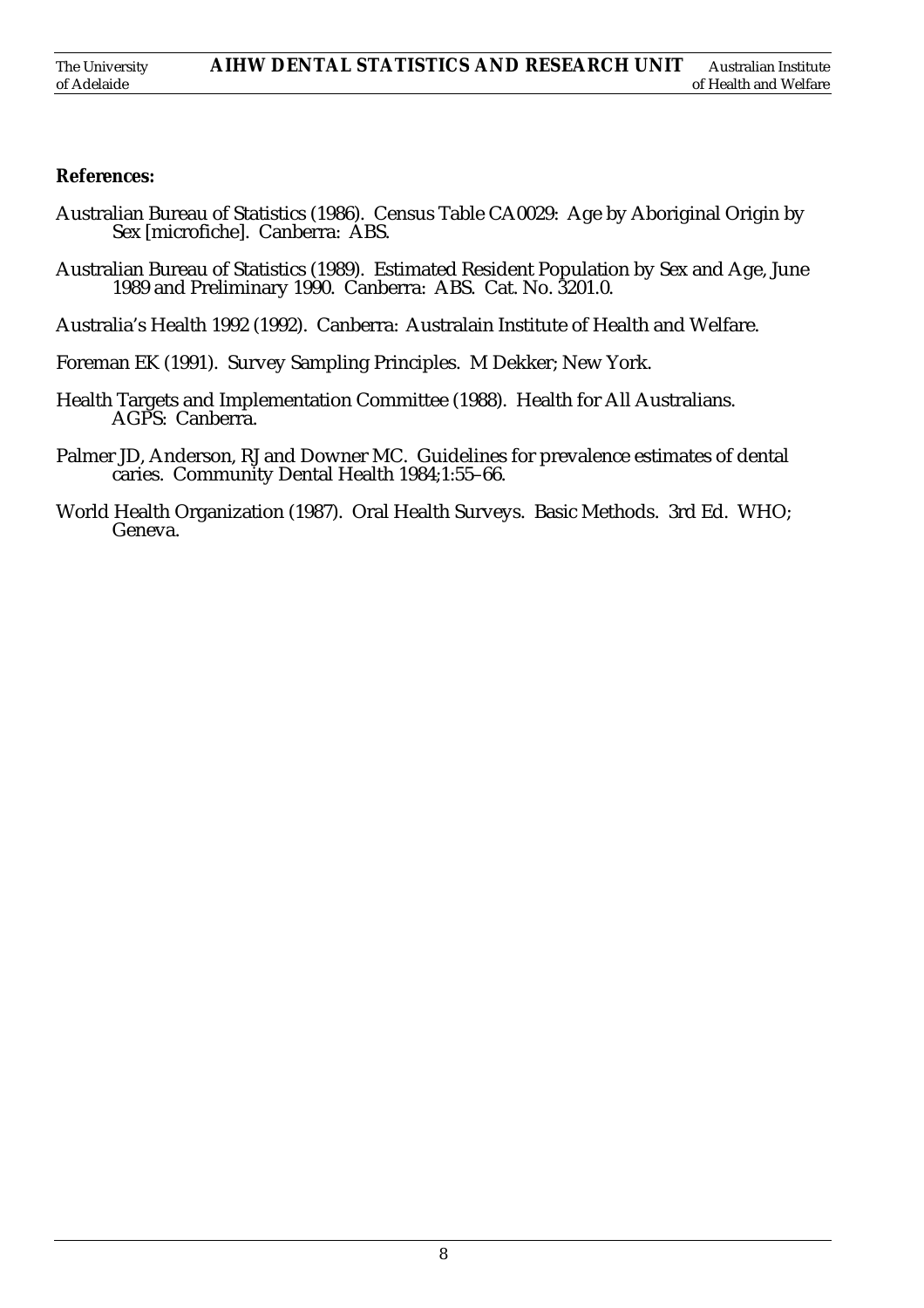#### **TABLE 1: NUMBER IN SAMPLE AND ESTIMATED RESIDENT POPULATION**

Data for the Child Dental Health Survey are collected from a stratified random sample of children in all Australian States and Territories. Within each State or Territory, sampling involves selection of a constant proportion of children for whom date of birth is known by including only those children born on particular dates. Data presented here are weighted by the estimated resident population in each age and State/Territory stratum to permit the calculation of Australia-wide prevalence estimates. The number of weighted cases excludes cases outside the age range of five to 15 years inclusive.

#### State/Territory: **Australia**

Data for 1990 Date of report: 9th April 1993

| State        | Number of<br>processed<br>cases | Estimated<br>resident<br>population | Weighted<br>cases |
|--------------|---------------------------------|-------------------------------------|-------------------|
|              |                                 |                                     |                   |
| <b>NSW</b>   | 8009                            | 927103                              | 34418             |
| Vic          | 4075                            | 676260                              | 21326             |
| Qld          | 34256                           | 484997                              | 18587             |
| <b>SA</b>    | 4745                            | 218240                              | 8404              |
| WA           | 10280                           | 268960                              | 10364             |
| <b>Tas</b>   | 16467                           | 77301                               | 2977              |
| NT           | 14200                           | 31014                               | 1185              |
| <b>ACT</b>   | 7125                            | 49221                               | 1895              |
| <b>Total</b> | 99157                           | 2733096                             | 99156             |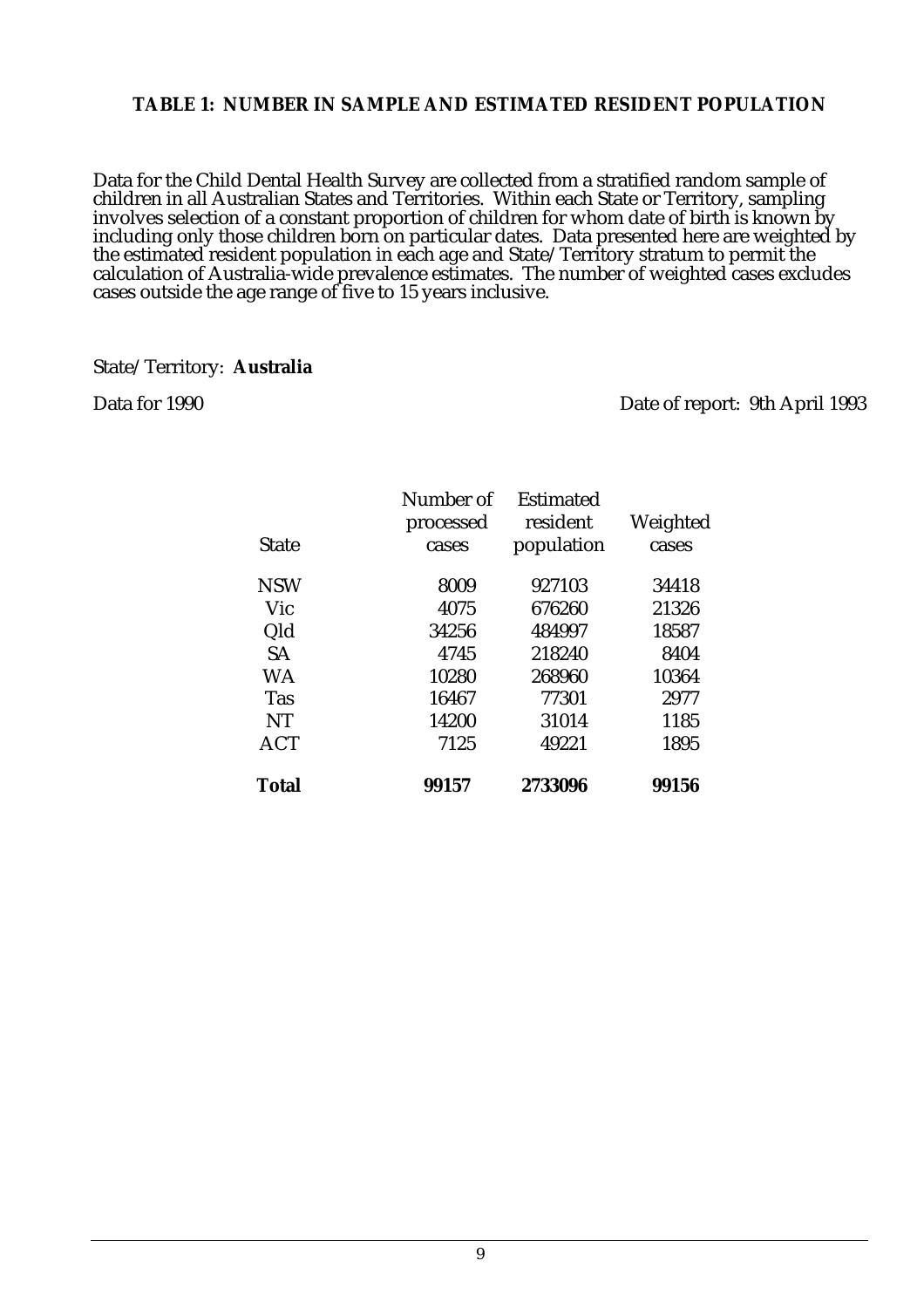#### **TABLE 2: COUNTRY OF BIRTH (INCLUDING ABORIGINALITY)**

The country of birth of children is determined from information concerning birthplace of the child and mother. The number and percentage of children in each group is provided in this table. These data relate to South Australia, New South Wales and Northern Territory.

#### State/Territory: **SA, NSW and NT**

Data for 1990 Date of report: 9th April 1993

| <b>COUNTRY OF BIRTH</b>           | CHILDREN            | <b>MOTHERS</b> |               |      |
|-----------------------------------|---------------------|----------------|---------------|------|
|                                   | Number <sup>1</sup> | %              | <b>Number</b> | %    |
| Australia (non-Aboriginal)        | 37394               | 91.8           | 30164         | 78.7 |
| Australia (Aboriginal or TSI)     | 1154                | 2.8            | 1144          | 3.0  |
| <b>United Kingdom and Ireland</b> | 343                 | 0.8            | 1679          | 4.4  |
| Other English speaking            | 360                 | 0.9            | 537           | 1.4  |
| <b>Southern Europe</b>            | 136                 | 0.3            | 1213          | 3.2  |
| <b>Other Europe</b>               | 90                  | 0.2            | 561           | 1.5  |
| <b>Middle East</b>                | 185                 | 0.5            | 1025          | 2.7  |
| South East Asia                   | 477                 | $1.2\,$        | 682           | 1.8  |
| <b>Other Asia</b>                 | 253                 | 0.6            | 594           | 1.6  |
| Other                             | 323                 | 0.8            | 726           | 1.9  |

<sup>&</sup>lt;sup>1</sup> Data are weighted to reflect the sampling scheme by correcting for the over-representation in the sample of children with an unknown date of birth. Data relating to second or subsequent examinations of children within this reporting period are eliminated.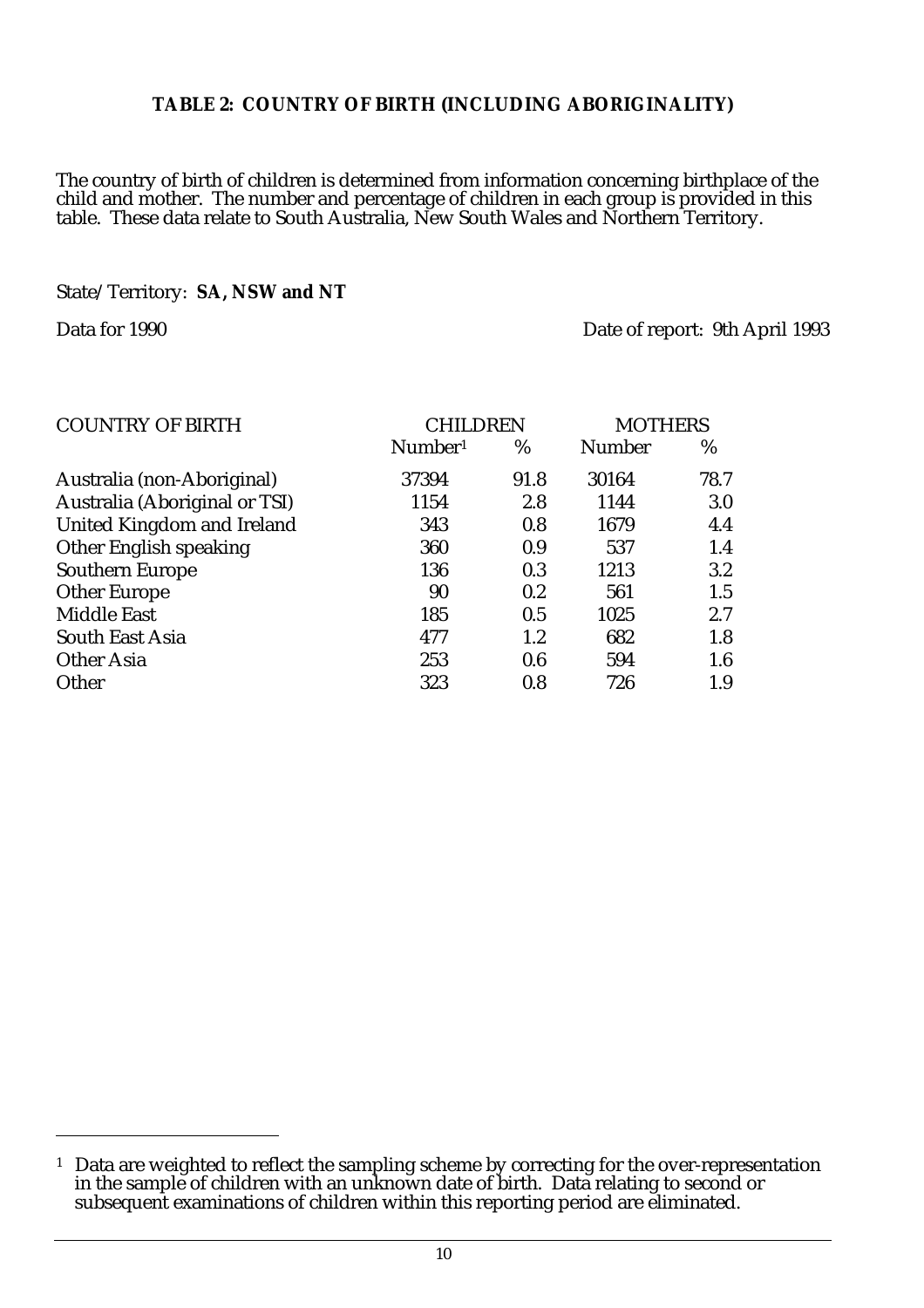#### **TABLE 3: DECIDUOUS TEETH: AGE-SPECIFIC PREVALENCE1**

This table uses Australia-wide data to describe the dmft index and its components for individual (year of birth) ages. Indices are calculated from data collected over a 12 month period.

#### State/Territory: **Australia**

Data for 1990 Date of report: 9th April 1993

|                | Number of                          |                 |      |              |      |             | Children            |
|----------------|------------------------------------|-----------------|------|--------------|------|-------------|---------------------|
| Age<br>(years) | children in<br>sample <sup>2</sup> | decayed<br>mean | sd   | dmft<br>mean | sd   | d/dm f<br>% | with dmft= $0$<br>% |
| 5              | 9374                               | 1.30            | 2.49 | 1.85         | 3.13 | 71.4        | 56.0                |
| 6              | 9512                               | 1.10            | 2.09 | 2.06         | 3.12 | 55.4        | 50.0                |
| 7              | 9442                               | 0.87            | 1.69 | 2.20         | 2.97 | 42.8        | 45.9                |
| 8              | 9378                               | 0.76            | 1.44 | 2.31         | 2.89 | 35.7        | 41.5                |
| 9              | 9248                               | 0.64            | 1.26 | 2.28         | 2.82 | 31.1        | 39.6                |
| 10             | 6873                               | 0.45            | 0.98 | 1.78         | 2.38 | 28.6        | 46.5                |

<sup>1</sup> Legend: d - decayed deciduous teeth

dmft - decayed, missing or filled deciduous teeth sd - standard deviation

<sup>&</sup>lt;sup>2</sup> Data relating to second or subsequent examinations of children within this reporting period are eliminated. Weighted data are presented.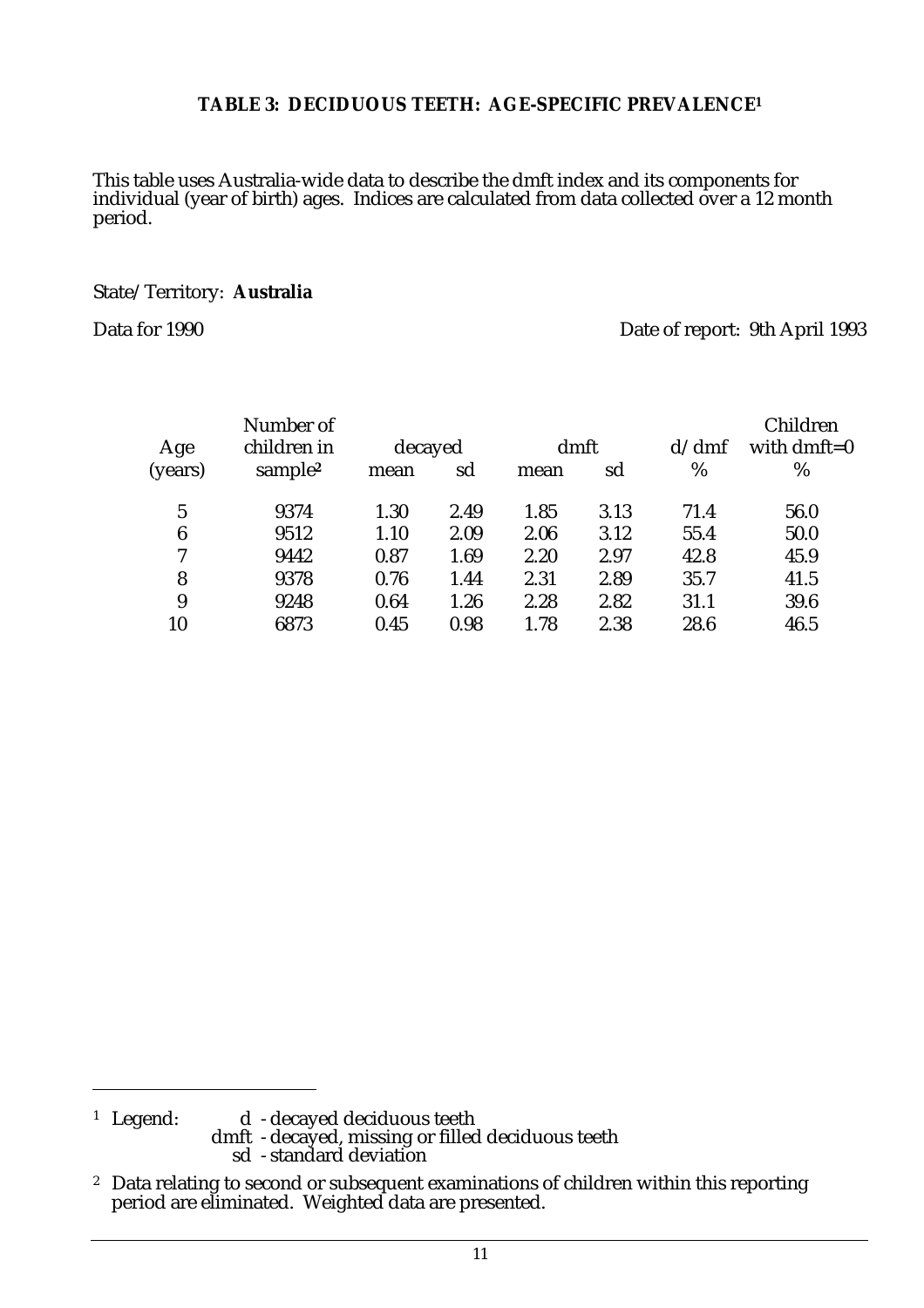#### **TABLE 4: PERMANENT TEETH: AGE-SPECIFIC PREVALENCE1**

This table uses Australia-wide data to describe the DMFT index and its components for individual (year of birth) ages. Indices are calculated from data collected over a 12 month period. Data from Victoria for children aged 10 and above have been excluded due to high standard errors.

#### State/Territory: **Australia**

Data for 1990 Date of report: 9th April 1993

|         | Number of           |                |      |             |      |        | Children with |
|---------|---------------------|----------------|------|-------------|------|--------|---------------|
| Age     | children in         | <b>DECAYED</b> |      | <b>DMFT</b> |      | D/DMFT | $DMFT=0$      |
| (years) | sample <sup>2</sup> | mean           | sd   | mean        | sd   | %      | %             |
| 6       | 9512                | 0.07           | 0.38 | 0.10        | 0.74 | 88.3   | 95.3          |
| 7       | 9442                | 0.16           | 0.53 | 0.24        | 0.68 | 71.3   | 86.1          |
| 8       | 9378                | 0.22           | 0.70 | 0.42        | 1.27 | 57.1   | 77.9          |
| 9       | 9248                | 0.26           | 0.77 | 0.63        | 1.47 | 43.6   | 69.5          |
| 10      | 6873                | 0.24           | 0.71 | 0.76        | 1.31 | 32.2   | 64.7          |
| 11      | 6970                | 0.29           | 0.78 | 1.00        | 1.52 | 28.8   | 57.0          |
| 12      | 6902                | 0.41           | 0.99 | 1.44        | 1.97 | 26.6   | 48.0          |
| 13      | 7074                | 0.68           | 1.57 | 2.14        | 2.61 | 26.5   | 36.5          |
| 14      | 7398                | 0.85           | 1.81 | 2.45        | 2.87 | 32.0   | 35.1          |
| 15      | 7497                | 1.04           | 1.95 | 3.49        | 3.46 | 30.5   | 30.8          |
|         |                     |                |      |             |      |        |               |

<sup>1</sup> Legend: D - decayed permanent teeth DMFT - decayed, missing or filled permanent teeth sd - standard deviation

<sup>&</sup>lt;sup>2</sup> Data relating to second or subsequent examinations of children within this reporting period are eliminated. Weighted data are presented.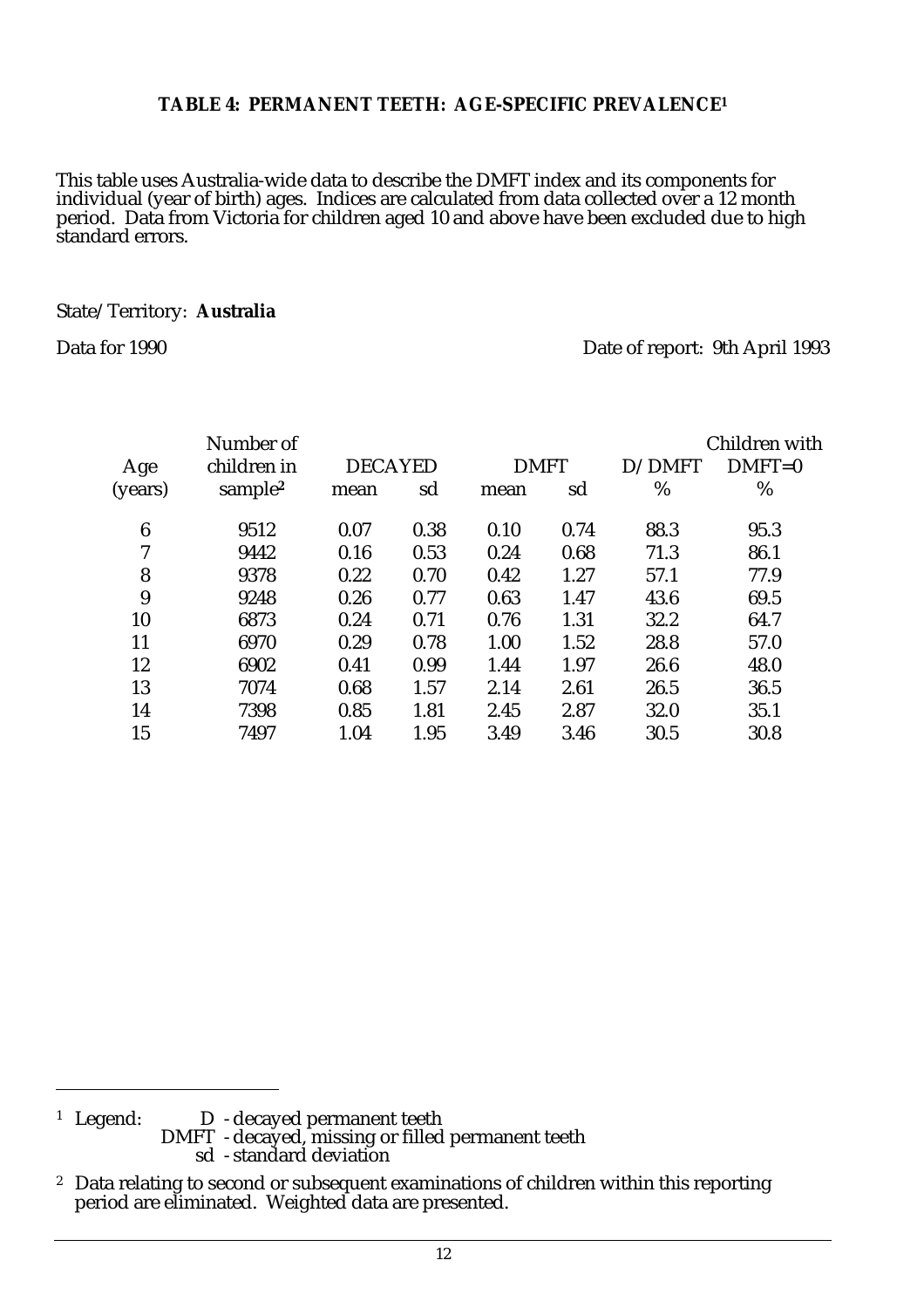#### **TABLE 5: ALL TEETH: AGE-SPECIFIC PREVALENCE1**

This table uses Australia-wide data to describe the combined dmft and DMFT indices and their components for individual (year of birth) ages. Indices are calculated from data collected over a 12 month period. Data from Victoria for children aged 10 and above have been excluded due to high standard errors.

#### State/Territory: **Australia**

Data for 1990 Date of report: 9th April 1993

| Number of              |                  |                           |      |     |      |         |                    |                     |  |  |
|------------------------|------------------|---------------------------|------|-----|------|---------|--------------------|---------------------|--|--|
| children               |                  | % of children with $d+D=$ |      |     |      |         | % of children with |                     |  |  |
| in sample <sup>2</sup> | $\boldsymbol{0}$ |                           | 2    | 3   | $4+$ | $m+M=0$ |                    | $f+F=0$ dmft+DMFT=0 |  |  |
| 9374                   | 62.4             | 11.3                      | 8.0  | 4.6 | 13.7 | 97.0    | 82.8               | 55.5                |  |  |
| 9510                   | 61.3             | 13.2                      | 9.1  | 4.7 | 11.8 | 96.2    | 70.3               | 48.9                |  |  |
| 9442                   | 60.7             | 14.7                      | 10.3 | 5.4 | 8.8  | 95.2    | 60.4               | 43.1                |  |  |
| 9367                   | 59.2             | 17.1                      | 10.8 | 5.2 | 7.7  | 94.2    | 51.6               | 36.9                |  |  |
| 9242                   | 60.2             | 19.0                      | 9.2  | 5.2 | 6.4  | 94.6    | 44.7               | 32.5                |  |  |
| 6873                   | 65.7             | 17.3                      | 8.7  | 4.3 | 3.9  | 96.4    | 44.7               | 33.6                |  |  |
| 6970                   | 70.9             | 15.4                      | 7.6  | 2.8 | 3.3  | 96.6    | 48.0               | 37.8                |  |  |
| 6902                   | 71.7             | 14.8                      | 7.2  | 2.7 | 3.6  | 96.0    | 48.7               | 38.3                |  |  |
| 7074                   | 68.9             | 15.4                      | 6.1  | 3.3 | 6.3  | 95.9    | 41.2               | 32.4                |  |  |
| 7398                   | 65.3             | 16.2                      | 8.0  | 2.3 | 8.2  | 96.3    | 44.4               | 30.3                |  |  |
| 7497                   | 60.2             | 18.8                      | 7.2  | 2.5 | 11.3 | 90.0    | 35.5               | 25.7                |  |  |
|                        |                  |                           |      |     |      |         |                    |                     |  |  |

- <sup>1</sup> Legend: d decayed deciduous teeth
	- D decayed permanent teeth
	- m deciduous teeth missing due to caries
	- M permanent teeth missing due to caries
	- f deciduous teeth restored due to caries
	- F permanent teeth restored due to caries
	- dmft decayed, missing or filled deciduous teeth
	- DMFT decayed, missing or filled permanent teeth
- <sup>2</sup> Data relating to second or subsequent examinations of children within this reporting period are eliminated. Weighted data are presented.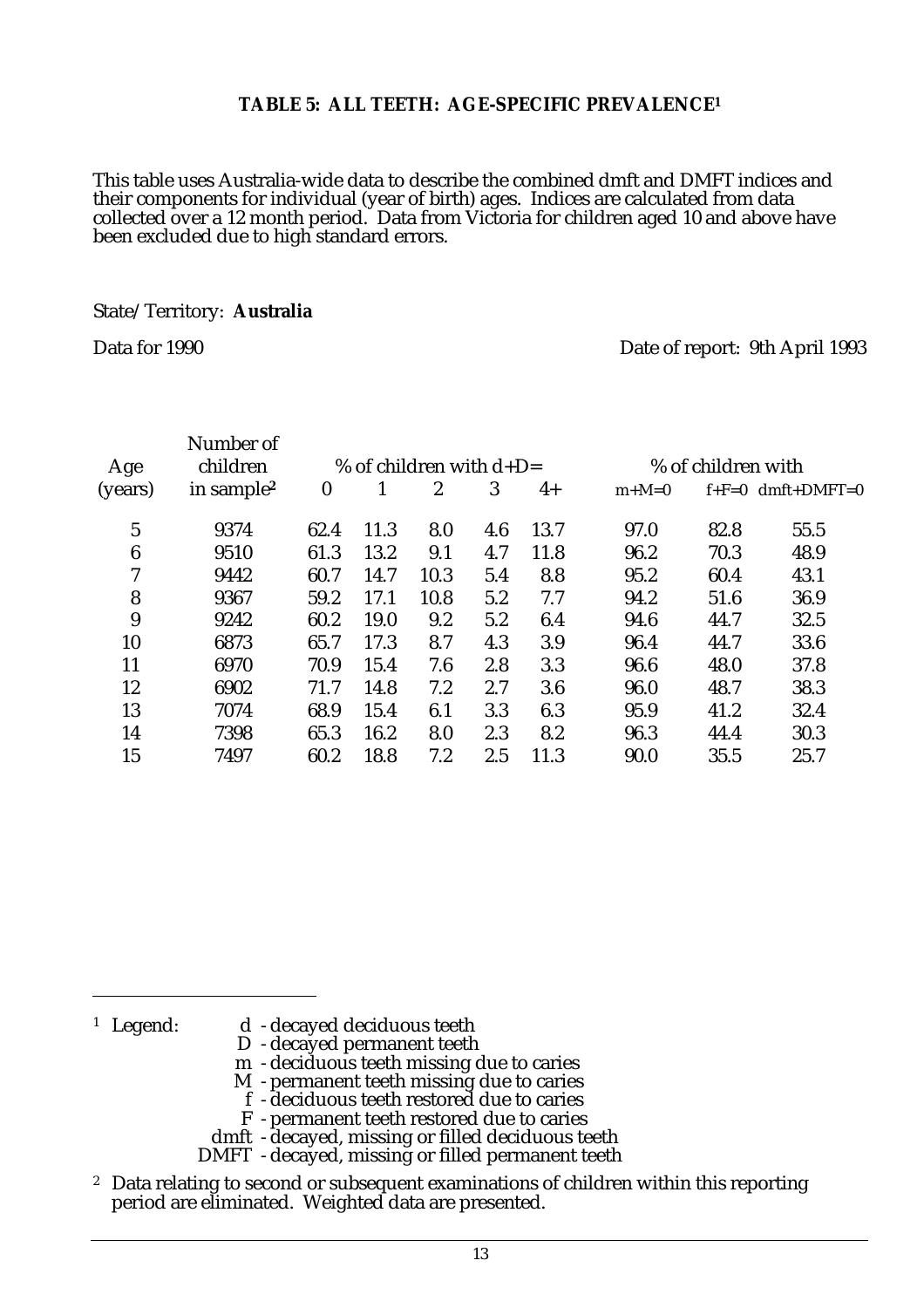#### **TABLE 6: FISSURE SEALANTS: AGE-SPECIFIC PREVALENCE1**

This table uses Australia-wide data to describe the distribution of fissure sealants for individual (year of birth) ages, along with the caries experience of those who have fissure sealants and those who do not. Indices are calculated from data collected over a 12 month period. Data from Victoria for children aged 10 and above have been excluded due to high standard errors.

#### State/Territory: **Australia**

#### Data for 1990 Date of report: 9th April 1993

|                  |                     |          |           |          | <b>CHILDREN WITH</b> |           | <b>CHILDREN WITH</b> |
|------------------|---------------------|----------|-----------|----------|----------------------|-----------|----------------------|
|                  | Number of           |          | Number of |          | $DMFT=0$             | $DMFT=1+$ |                      |
| Age              | children in         | sealants |           | number   | % with               | number    | % with               |
| (years)          | sample <sup>2</sup> | mean     | sd        | of       | fissure              | of        | fissure              |
|                  |                     |          |           | children | sealants             | children  | sealants             |
| $\overline{5}$   | 9374                | 0.02     | 0.46      | 9254     | 0.2                  | 120       | 9.5                  |
| $\boldsymbol{6}$ | 9512                | 0.08     | 0.73      | 9061     | 2.2                  | 451       | 6.6                  |
| 7                | 9430                | 0.24     | 0.95      | 8124     | 7.0                  | 1306      | 17.3                 |
| 8                | 9374                | 0.41     | 1.28      | 7309     | 13.4                 | 2065      | 17.8                 |
| 9                | 9236                | 0.45     | 1.21      | 6414     | 14.8                 | 2822      | 21.8                 |
| 10               | 6873                | 0.50     | 1.19      | 4445     | 18.1                 | 2428      | 21.6                 |
| 11               | 6970                | 0.45     | 1.14      | 3972     | 15.1                 | 2998      | 20.2                 |
| 12               | 6902                | 0.54     | 1.42      | 3316     | 17.6                 | 3586      | 20.4                 |
| 13               | 7074                | 0.66     | 1.49      | 2581     | 16.5                 | 4493      | 26.0                 |
| 14               | 7398                | 0.64     | 1.62      | 2598     | 12.7                 | 4799      | 23.4                 |
| 15               | 7497                | 0.52     | 1.39      | 2308     | 15.3                 | 5189      | 18.1                 |
|                  |                     |          |           |          |                      |           |                      |

<sup>1</sup> Legend: DMFT - decayed, missing or filled permanent teeth sd - standard deviation

<sup>&</sup>lt;sup>2</sup> Data relating to second or subsequent examinations of children within this reporting period are eliminated. Weighted data are presented.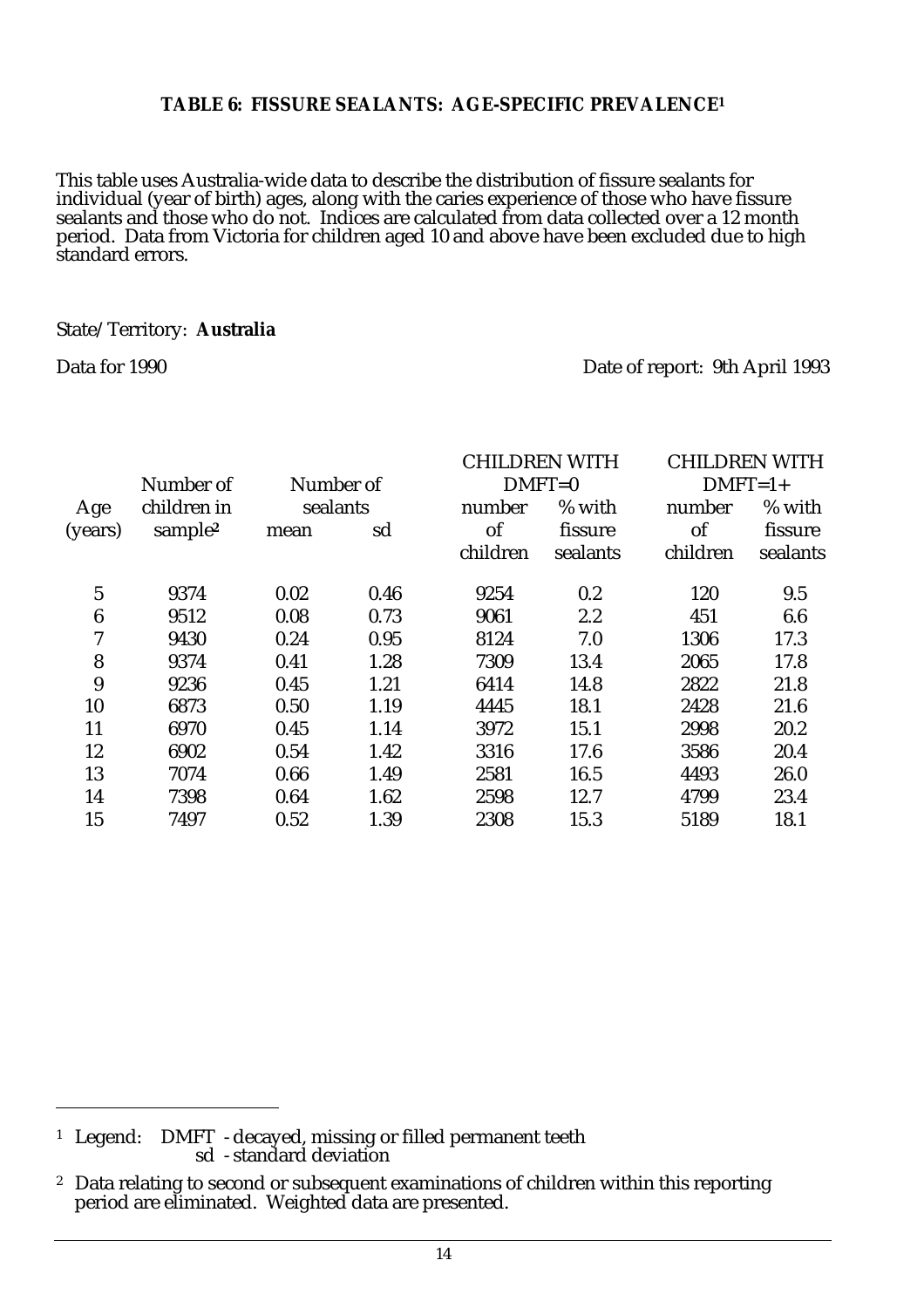#### **TABLE 7: IMMEDIATE TREATMENT NEEDS: AGE-SPECIFIC DISTRIBUTION1**

This table, based on Australia-wide data, describes the number and proportion of children in immediate need of dental treatment. This classification is accorded to children who have, or who are likely to develop within four weeks, oral pain or infection. The dental caries experience of this group of children is also described. Indices are calculated from data collected over a 12 month period. These data do not include Western Australia and Victoria. Data from Victoria for children aged 10 and above have been excluded due to high standard errors.

State/Territory: **Australia** (excluding Western Australia and Victoria)

Data for 1990 Date of report: 9th April 1993

|         | Number of              |          |          |      |      |      |      |                  |      |                |           |          |
|---------|------------------------|----------|----------|------|------|------|------|------------------|------|----------------|-----------|----------|
| Age     | children               | % of all |          |      | dmft |      |      | % with $d+D=$    |      |                |           |          |
| (years) | in sample <sup>2</sup> | No.      | children | mean | sd   | mean | sd   | $\boldsymbol{0}$ |      | $\overline{2}$ | 3         | $4+$     |
| 5       | 6035                   | 731      | 12.1     | 5.76 | 4.20 | 0.08 | 0.46 | 1.8              | 18.4 | 15.4 11.6 52.8 |           |          |
| 6       | 6162                   | 690      | 11.2     | 4.96 | 3.86 | 0.22 | 0.69 | 5.6              | 20.5 | 20.6           | 11.2      | 42.1     |
| 7       | 6095                   | 688      | 11.3     | 4.65 | 3.43 | 0.50 | 0.88 | 5.9              | 22.8 | 26.0           | 16.9      | 28.4     |
| 8       | 6077                   | 635      | 10.5     | 4.42 | 3.06 | 0.67 | 1.02 | 9.1              | 26.2 | 24.2           | 10.3 30.2 |          |
| 9       | 6003                   | 549      | 9.2      | 3.59 | 2.63 | 0.88 | 1.27 | 9.4              | 41.1 | 18.3           | 8.4       | 22.8     |
| 10      | 5955                   | 540      | 9.1      | 3.37 | 2.84 | 1.35 | 1.78 | 10.6             | 34.7 | 21.6           | 14.4      | 18.8     |
| 11      | 6038                   | 390      | 6.5      | 2.16 | 2.42 | 1.88 | 1.94 | 11.6             | 35.0 | 22.9           | 10.4 20.1 |          |
| 12      | 5978                   | 374      | 6.2      | 1.10 | 1.63 | 2.90 | 2.32 | 20.0             | 29.6 | 19.7           |           | 8.3 22.4 |
| 13      | 6134                   | 376      | 6.1      | 0.62 | 1.77 | 4.68 | 3.92 | 6.5              | 38.8 | 3.1            | 18.3 33.4 |          |
| 14      | 6449                   | 580      | 9.0      | 0.11 | 0.45 | 4.46 | 2.69 | 34.5             | 11.4 | 18.3           | 0.7       | 35.1     |
| 15      | 6541                   | 1267     | 19.4     | 0.00 | 0.00 | 5.66 | 4.04 | 1.8              | 37.3 | 24.5           | 0.0       | 36.4     |
|         |                        |          |          |      |      |      |      |                  |      |                |           |          |

#### CHILDREN IN NEED OF IMMEDIATE TREATMENT

<sup>1</sup> Legend: dmft - decayed, missing or filled deciduous teeth

DMFT - decayed, missing or filled permanent teeth

- d decayed deciduous teeth
- D decayed permanent teeth

<sup>&</sup>lt;sup>2</sup> Data relating to second or subsequent examinations of children within this reporting period are eliminated. Weighted data are presented.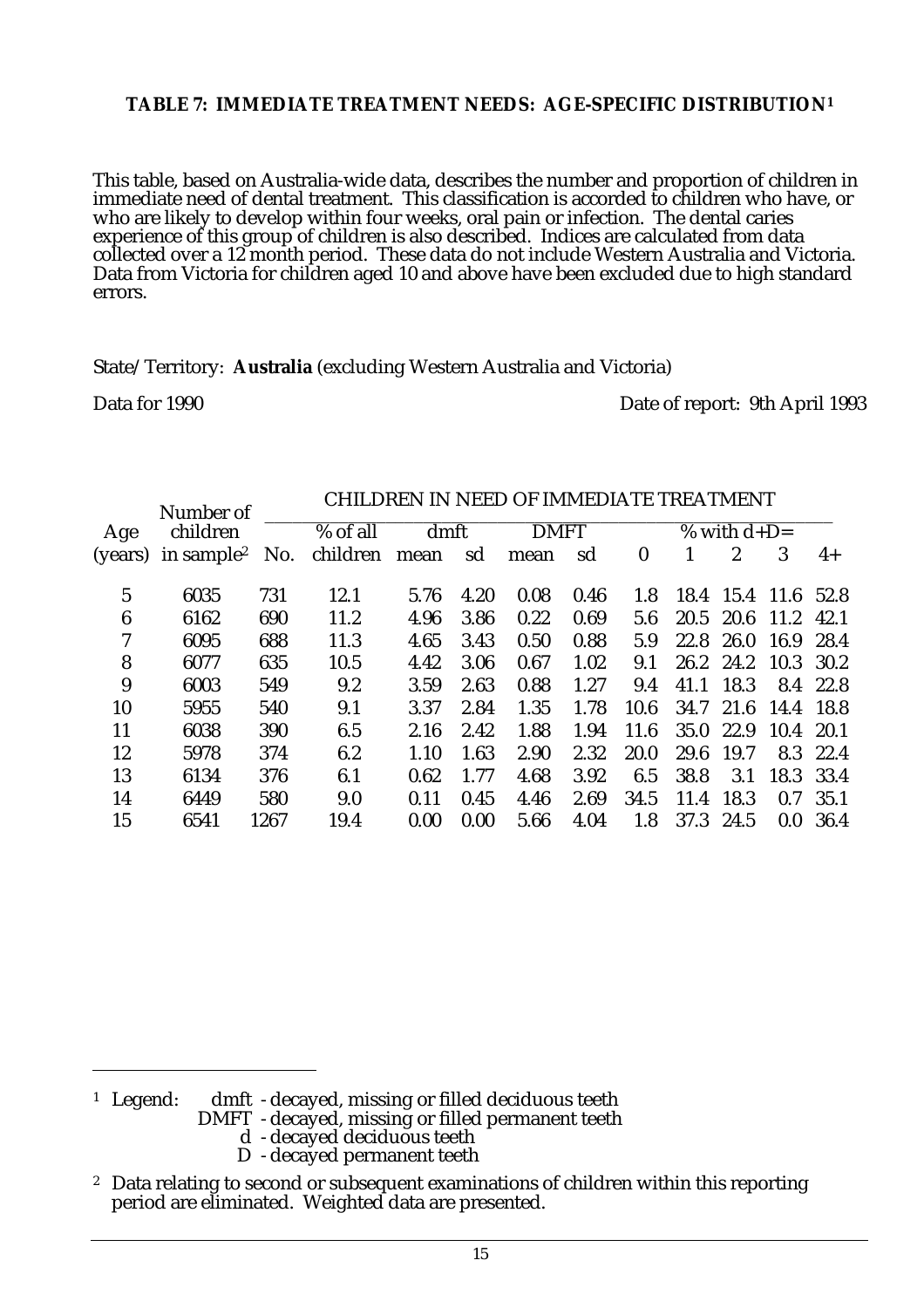#### **TABLE 8: INTERSTATE COMPARISON: FIVE–SIX YEAR-OLD dmft1**

This table presents the age-standardised dmft for five and six year-old children for each State and Territory in Australia. The table also presents the decayed component as a percentage of the dmft index, and the percentage of children with a dmft score of zero.

#### State/Territory: **Australia**

Data for 1990 Date of report: 9th April 1993

|              | Children       |
|--------------|----------------|
| d/dm f       |                |
| $\%$<br>$\%$ |                |
| 71.1<br>50.5 |                |
| 71.3<br>55.8 |                |
| 57.4<br>48.8 |                |
| 36.9<br>51.4 |                |
| 59.2<br>45.3 |                |
| 52.4<br>58.4 |                |
| 70.1<br>47.4 |                |
| 75.1<br>66.4 |                |
| 62.8<br>53.0 |                |
|              | with dmft= $0$ |

<sup>1</sup> Legend: d - decayed deciduous teeth dmft - decayed, missing or filled deciduous teeth sd - standard deviation

<sup>&</sup>lt;sup>2</sup> Data relating to second or subsequent examinations of children within this reporting period are eliminated. Weighted data are presented.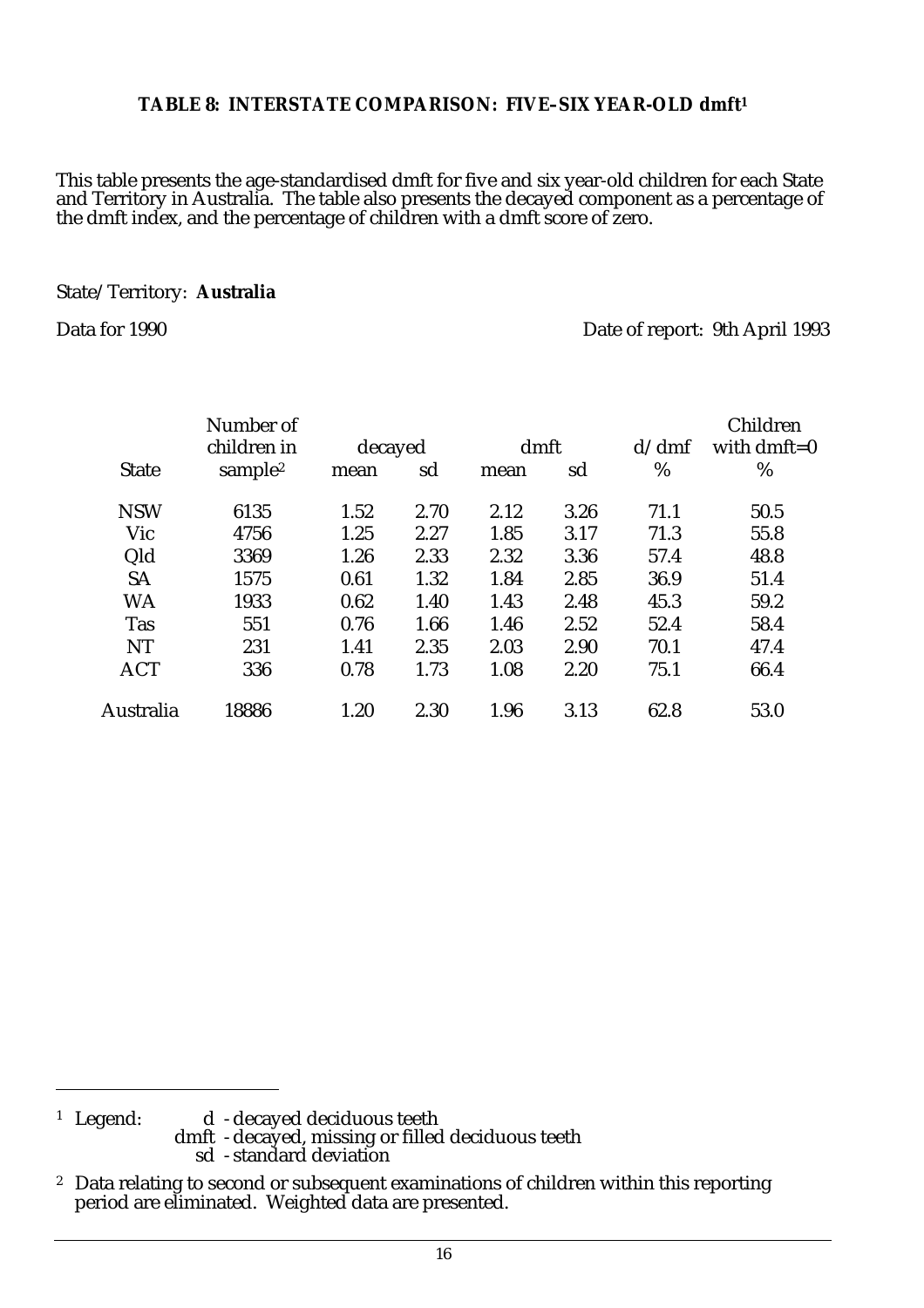#### **TABLE 9: INTERSTATE COMPARISON: 12 YEAR-OLD DMFT1**

This table presents the DMFT for 12 year-old children in each State and Territory in Australia. The table also presents the D component of the DMFT index, D as a percentage of DMFT, and the percentage of children with a DMFT score of zero. Data from Victoria have been excluded due to high standard errors.

#### State/Territory: **Australia**

Data for 1990 Date of report: 9th April 1993

|              | Number of           |         |      |             |      |       | Children      |
|--------------|---------------------|---------|------|-------------|------|-------|---------------|
|              | children in         | Decayed |      | <b>DMFT</b> |      | D/DMF | with $DMFT=0$ |
| <b>State</b> | sample <sup>2</sup> | mean    | sd   | mean        | sd   | %     | %             |
| <b>NSW</b>   | 3034                | 0.47    | 1.14 | 1.32        | 1.87 | 32.8  | 52.5          |
| Qld          | 1664                | 0.46    | 1.01 | 1.69        | 2.06 | 26.3  | 41.3          |
| <b>SA</b>    | 743                 | 0.22    | 0.58 | 1.26        | 1.68 | 16.4  | 51.0          |
| WA           | 924                 | 0.30    | 0.74 | 1.75        | 2.43 | 17.4  | 40.6          |
| <b>Tas</b>   | 260                 | 0.30    | 0.75 | 1.11        | 1.60 | 27.3  | 52.4          |
| NT           | 102                 | 0.37    | 0.95 | 1.18        | 1.72 | 31.3  | 52.3          |
| <b>ACT</b>   | 175                 | 0.27    | 0.70 | 1.03        | 1.43 | 25.6  | 52.9          |
| Australia    | 6902                | 0.41    | 0.99 | 1.44        | 1.97 | 26.6  | 48.0          |

<sup>1</sup> Legend: D - decayed permanent teeth DMFT - decayed, missing or filled permanent teeth sd - standard deviation

<sup>&</sup>lt;sup>2</sup> Data relating to second or subsequent examinations of children within this reporting period are eliminated. Weighted data are presented.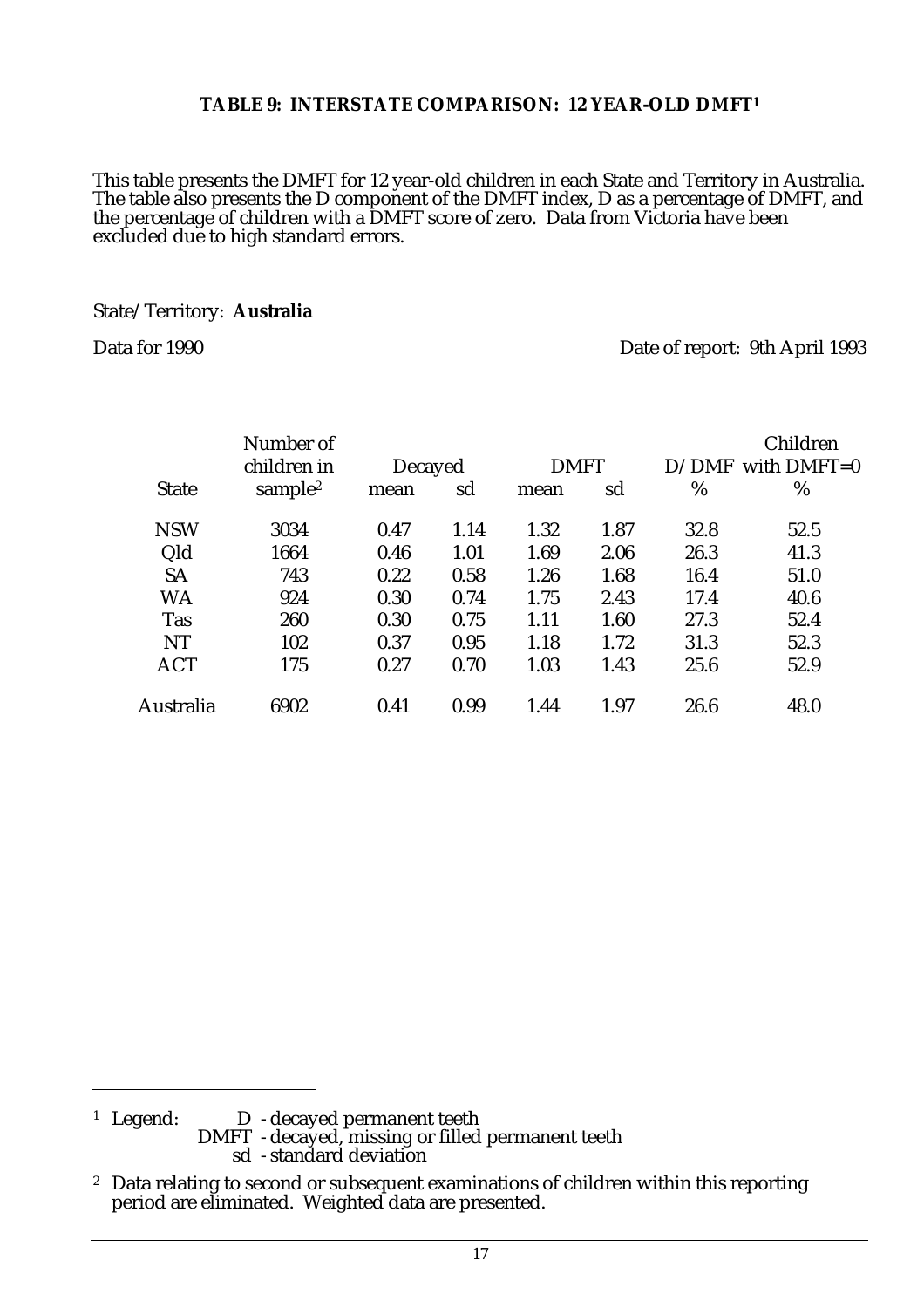#### **TABLE 10: ALL TEETH: AGE-STANDARDISED PREVALENCE1**

This table presents measures of the distribution of decayed, missing and filled teeth for each State and Territory in Australia. Indicated are the percentages of children with d+D scores of zero, one, two, three and four or more. Also listed are the percentages of children with m+M of zero, f+F of zero and dmft+DMFT of zero.

The number of children has been standardised using the Australian Estimated Populations for each State and Territory for ages between five and 12 years inclusive. Data from Victoria for children aged 10 and above have been excluded due to high standard errors.

#### State/Territory: **Australia**

Data for 1990 Date of report: 9th April 1993

|              | Number of<br>children  |          |      | % of children with $d+D=$ |     | % of children with |         |      |                             |
|--------------|------------------------|----------|------|---------------------------|-----|--------------------|---------|------|-----------------------------|
| <b>State</b> | in sample <sup>2</sup> | $\bf{0}$ |      | 2                         | 3   | $4+$               | $m+M=0$ |      | $f + F = 0$ dmft + DMFT = 0 |
| <b>NSW</b>   | 34418                  | 59.0     | 15.7 | 9.6                       | 4.1 | 11.7               | 94.5    | 56.3 | 37.6                        |
| Vic          | 11818                  | 55.8     | 15.5 | 10.0                      | 6.3 | 12.4               | 92.7    | 65.9 | 43.9                        |
| Qld          | 18587                  | 64.1     | 17.6 | 7.9                       | 4.6 | 5.8                | 96.7    | 46.5 | 35.9                        |
| <b>SA</b>    | 8404                   | 77.1     | 13.4 | 6.0                       | 1.9 | 1.7                | 98.7    | 45.4 | 39.3                        |
| <b>WA</b>    | 10364                  | 74.0     | 14.6 | 6.6                       | 2.4 | 2.4                | 94.3    | 45.1 | 36.1                        |
| <b>Tas</b>   | 2977                   | 69.6     | 15.6 | 8.0                       | 3.3 | 3.6                | 97.6    | 54.3 | 42.8                        |
| NT           | 1185                   | 65.0     | 14.4 | 8.6                       | 4.4 | 7.6                | 95.5    | 60.1 | 40.7                        |
| <b>ACT</b>   | 1895                   | 70.0     | 14.0 | 9.0                       | 3.6 | 3.3                | 98.9    | 58.6 | 44.2                        |
| Australia    | 89648                  | 63.7     | 15.7 | 8.5                       | 4.0 | 8.0                | 95.3    | 53.2 | 38.4                        |

- <sup>1</sup> Legend: d decayed deciduous teeth
	- D decayed permanent teeth
	- m deciduous teeth missing due to caries
	- M permanent teeth missing due to caries
	- f deciduous teeth restored due to caries
	- F permanent teeth restored due to caries
	- dmft decayed, missing or filled deciduous teeth
	- DMFT decayed, missing or filled permanent teeth
- <sup>2</sup> Data relating to second or subsequent examinations of children within this reporting period are eliminated. Weighted data are presented.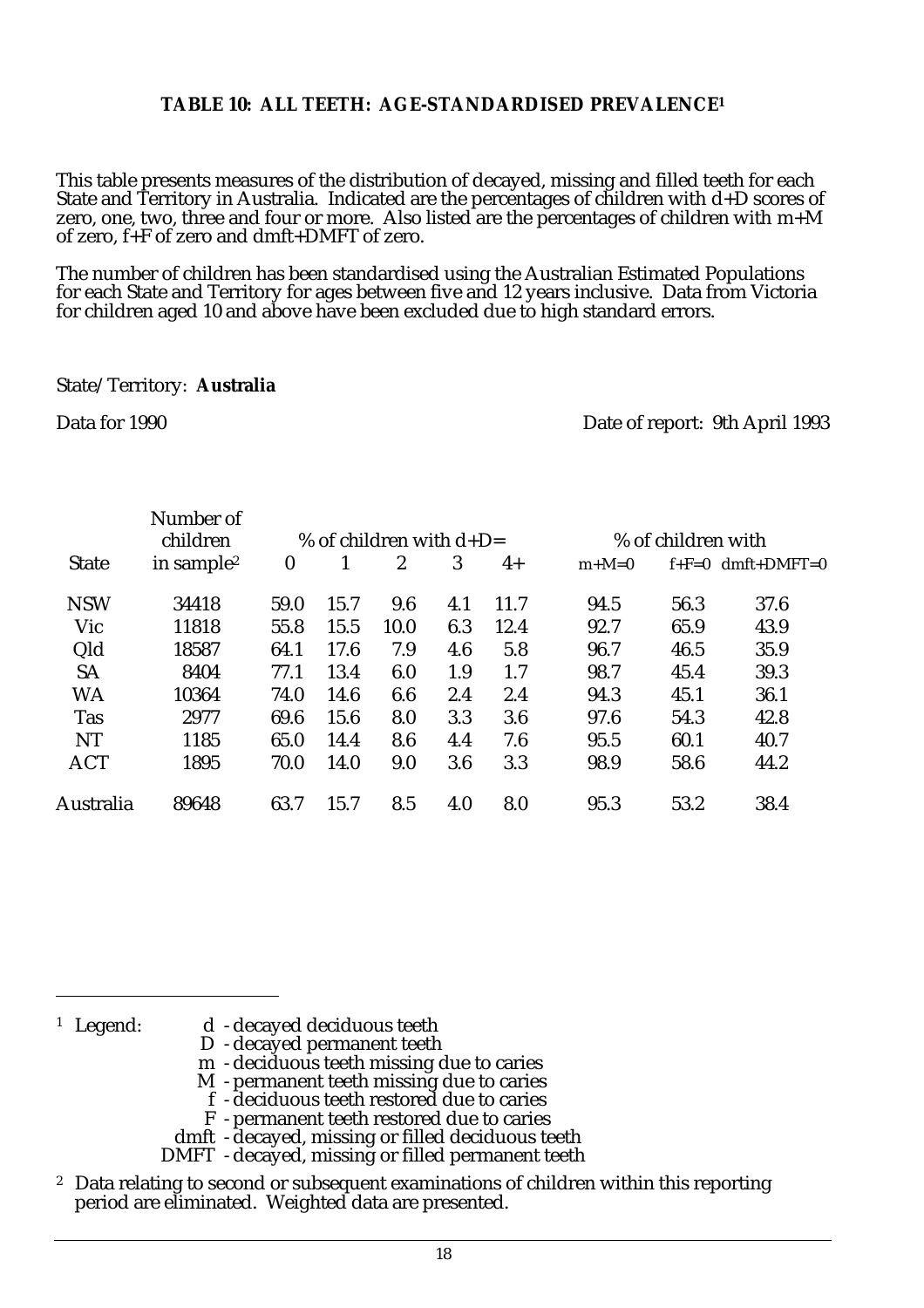#### **TABLE 11: NATIONAL SUMMARY1**

This table presents the age standardised dmft and DMFT scores for each State and Territory in Australia.

The number of children has been standardised using the Australian Estimated Populations for each State and Territory for children aged between five and 12 years inclusive. Data from Victoria for children aged 10 and above have been excluded due to high standard errors.

#### State/Territory: **Australia**

Data for 1990 Date of report: 9th April 1993

|              | Number of           |      | dmft |          |      | <b>DMFT</b> |          | $dmft+$ |  |
|--------------|---------------------|------|------|----------|------|-------------|----------|---------|--|
|              | children in         | mean | sd   | $dmft=0$ | mean | sd          | $DMFT=0$ | $DMF=0$ |  |
| <b>State</b> | sample <sup>2</sup> |      |      | %        |      |             | %        | %       |  |
| <b>NSW</b>   | 34418               | 1.32 | 2.44 | 62.8     | 1.22 | 2.34        | 64.6     | 59.0    |  |
| Vic          | 11836               | 2.21 | 3.24 | 47.6     | 0.40 | 1.61        | 83.3     | 55.8    |  |
| Qld          | 18587               | 1.64 | 2.66 | 58.4     | 1.17 | 2.06        | 62.4     | 64.1    |  |
| <b>SA</b>    | 8404                | 1.26 | 2.26 | 63.8     | 0.91 | 1.66        | 65.4     | 77.1    |  |
| <b>WA</b>    | 10364               | 1.00 | 1.92 | 66.8     | 1.31 | 2.30        | 58.7     | 74.0    |  |
| <b>Tas</b>   | 2977                | 1.09 | 2.04 | 65.8     | 0.86 | 1.64        | 66.8     | 69.6    |  |
| NT           | 1185                | 1.27 | 2.28 | 62.5     | 0.76 | 1.58        | 69.5     | 65.0    |  |
| <b>ACT</b>   | 1895                | 0.92 | 1.81 | 67.9     | 0.89 | 1.81        | 68.2     | 70.0    |  |
| Australia    | 89667               | 1.45 | 2.54 | 60.6     | 1.06 | 2.11        | 66.2     | 63.7    |  |

 $^{\rm 1}$   $\rm~Legend:$   $\rm~d$ mft  $\rm~$ -decayed, missing or filled deciduous teeth DMFT - decayed, missing or filled permanent teeth

<sup>&</sup>lt;sup>2</sup> Data relating to second or subsequent examinations of children within this reporting period are eliminated. Weighted data are presented.